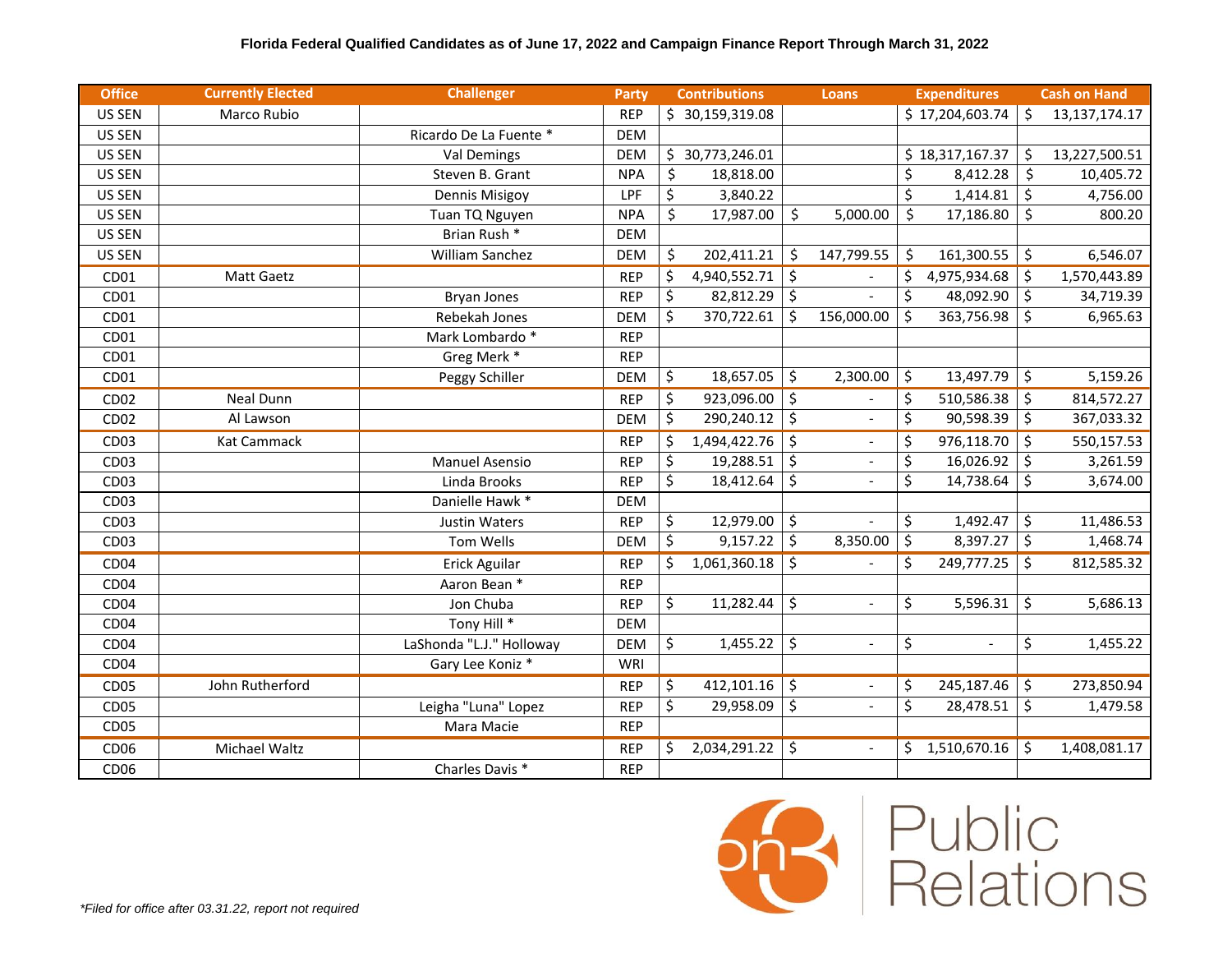| <b>Office</b>    | <b>Currently Elected</b> | <b>Challenger</b>            | <b>Party</b> | <b>Contributions</b> |              |                                 | <b>Loans</b>             |                     | <b>Expenditures</b> |                        | <b>Cash on Hand</b> |
|------------------|--------------------------|------------------------------|--------------|----------------------|--------------|---------------------------------|--------------------------|---------------------|---------------------|------------------------|---------------------|
| CD <sub>06</sub> |                          | Joseph "Joe" Hannoush *      | <b>LPF</b>   |                      |              |                                 |                          |                     |                     |                        |                     |
| CD <sub>07</sub> |                          | Erika Benfield               | <b>REP</b>   | \$                   | 166,661.94   | \$                              | 52,500.00                | \$                  | 61,123.78           | \$                     | 105,538.16          |
| CD <sub>07</sub> |                          | <b>Brady Duke</b>            | <b>REP</b>   | \$                   | 1,622,759.23 | \$                              |                          | \$                  | 1,003,039.18        | \$                     | 619,720.05          |
| CD <sub>07</sub> |                          | Ted Edwards *                | <b>REP</b>   |                      |              |                                 |                          |                     |                     |                        |                     |
| CD <sub>07</sub> |                          | Hilsia "Tatiana" Fernandez * | <b>DEM</b>   |                      |              |                                 |                          |                     |                     |                        |                     |
| CD <sub>07</sub> |                          | Karen Green *                | <b>DEM</b>   |                      |              |                                 |                          |                     |                     |                        |                     |
| CD <sub>07</sub> |                          | Al Krulick *                 | <b>DEM</b>   |                      |              |                                 |                          |                     |                     |                        |                     |
| CD <sub>07</sub> |                          | <b>Cory Mills</b>            | <b>REP</b>   | \$                   | 979,951.67   | Ŝ                               | 783,900.00               | -\$                 | 301,078.98          | \$                     | 678,872.69          |
| CD <sub>07</sub> |                          | Allek Pastrana *             | <b>DEM</b>   |                      |              |                                 |                          |                     |                     |                        |                     |
| CD <sub>07</sub> |                          | Cardon Pomprey *             | WRI          |                      |              |                                 |                          |                     |                     |                        |                     |
| CD <sub>07</sub> |                          | <b>Rusty Roberts</b>         | <b>REP</b>   | \$                   | 173,801.00   | \$                              | 50,000.00                | \$                  | 3,743.54            | \$                     | 170,057.46          |
| CD <sub>07</sub> |                          | Anthony Sabatini             | <b>REP</b>   | \$                   | 893,677.09   | \$                              |                          | \$                  | 329,212.20          | \$                     | 564,464.89          |
| CD <sub>07</sub> |                          | Armando Santos *             | <b>REP</b>   |                      |              |                                 |                          |                     |                     |                        |                     |
| CD <sub>07</sub> |                          | <b>Scott Sturgill</b>        | <b>REP</b>   | \$                   | 200,962.66   | \$                              | $\overline{\phantom{a}}$ | \$                  | 43,515.79           | \$                     | 157,446.87          |
| CD <sub>08</sub> | <b>Bill Posey</b>        |                              | <b>REP</b>   | \$                   | 630,542.22   | \$                              |                          | \$                  | 309,304.26          | \$                     | 491,202.28          |
| CD <sub>08</sub> |                          | Danelle Dodge                | <b>DEM</b>   | \$                   | 6,980.22     | \$                              |                          | \$                  | 475.19              | \$                     | 6,505.03            |
| CD <sub>08</sub> |                          | Joanne Terry                 | <b>DEM</b>   | \$                   | 23,097.39    | \$                              | 10,500.00                | \$                  | 12,176.28           | \$                     | 10,921.11           |
| CD <sub>09</sub> | Darren Soto              |                              | <b>DEM</b>   | \$                   | 708,327.17   | $\overline{\varsigma}$          |                          | \$                  | 231,418.74          | \$                     | 649,309.08          |
| CD <sub>09</sub> |                          | Jose Castillo                | <b>REP</b>   | \$                   | 71,010.30    | \$                              | 10,400.00                | \$                  | 53,959.68           | \$                     | 17,055.80           |
| CD <sub>09</sub> |                          | <b>Scotty Moore</b>          | <b>REP</b>   | \$                   | 268,093.88   | \$                              |                          | \$                  | 75,230.78           | $\overline{\varsigma}$ | 192,863.10          |
| CD <sub>09</sub> |                          | <b>Adianis Morales</b>       | <b>REP</b>   | \$                   | 950.00       | \$                              |                          | \$                  | 11.90               | \$                     | 938.10              |
| CD <sub>09</sub> |                          | Sergio Ortiz *               | <b>REP</b>   |                      |              |                                 |                          |                     |                     |                        |                     |
| CD10             |                          | Jack Achenbach               | <b>DEM</b>   | \$                   | 972.70       | $\boldsymbol{\mathsf{\dot{S}}}$ |                          | \$                  | 588.90              | \$                     | 383.80              |
| CD10             |                          | Jeffrey Boone                | <b>DEM</b>   | \$                   | 23,421.14    | \$                              | 11,000.00                | \$                  | 2,881.97            | \$                     | 20,539.17           |
| CD10             |                          | Randolph Bracy               | <b>DEM</b>   | \$                   | 426,313.23   | \$                              |                          | \$                  | 90,832.73           | \$                     | 335,480.50          |
| CD10             |                          | Corrine Brown *              | <b>DEM</b>   |                      |              |                                 |                          |                     |                     |                        |                     |
| CD10             |                          | Maxwell Alejandro Frost      | <b>DEM</b>   | \$                   | 928,174.03   | \$                              | $\overline{\phantom{a}}$ | \$                  | 329,907.33          | \$                     | 598,266.70          |
| CD10             |                          | <b>Terence Gray</b>          | <b>DEM</b>   | \$                   | 225,659.64   | $\overline{\mathsf{S}}$         | $\overline{a}$           | \$                  | 131,832.75          | \$                     | 93,826.89           |
| CD10             |                          | Alan Grayson                 | <b>DEM</b>   | \$                   | 474,471.14   | \$                              | 250,000.00               | Š.                  | 235,867.36          | \$                     | 242,570.07          |
| CD10             |                          | Jason Holic*                 | <b>NPA</b>   |                      |              |                                 |                          |                     |                     |                        |                     |
| CD10             |                          | Natalie Jackson              | <b>DEM</b>   | \$                   | 100,047.55   | Ś.                              | $\blacksquare$           | Ś.                  | 68,998.66           | \$                     | 31,048.89           |
| CD10             |                          | Usha Jain *                  | <b>NPA</b>   |                      |              |                                 |                          |                     |                     |                        |                     |
| CD10             |                          | Lateresa "L.A." Jones        | <b>REP</b>   | \$                   | 11,132.58    | $\ddot{\mathsf{S}}$             | 1,708.58                 | $\ddot{\mathsf{S}}$ | 11,018.08           | \$                     | 114.50              |



**Public**<br>Relations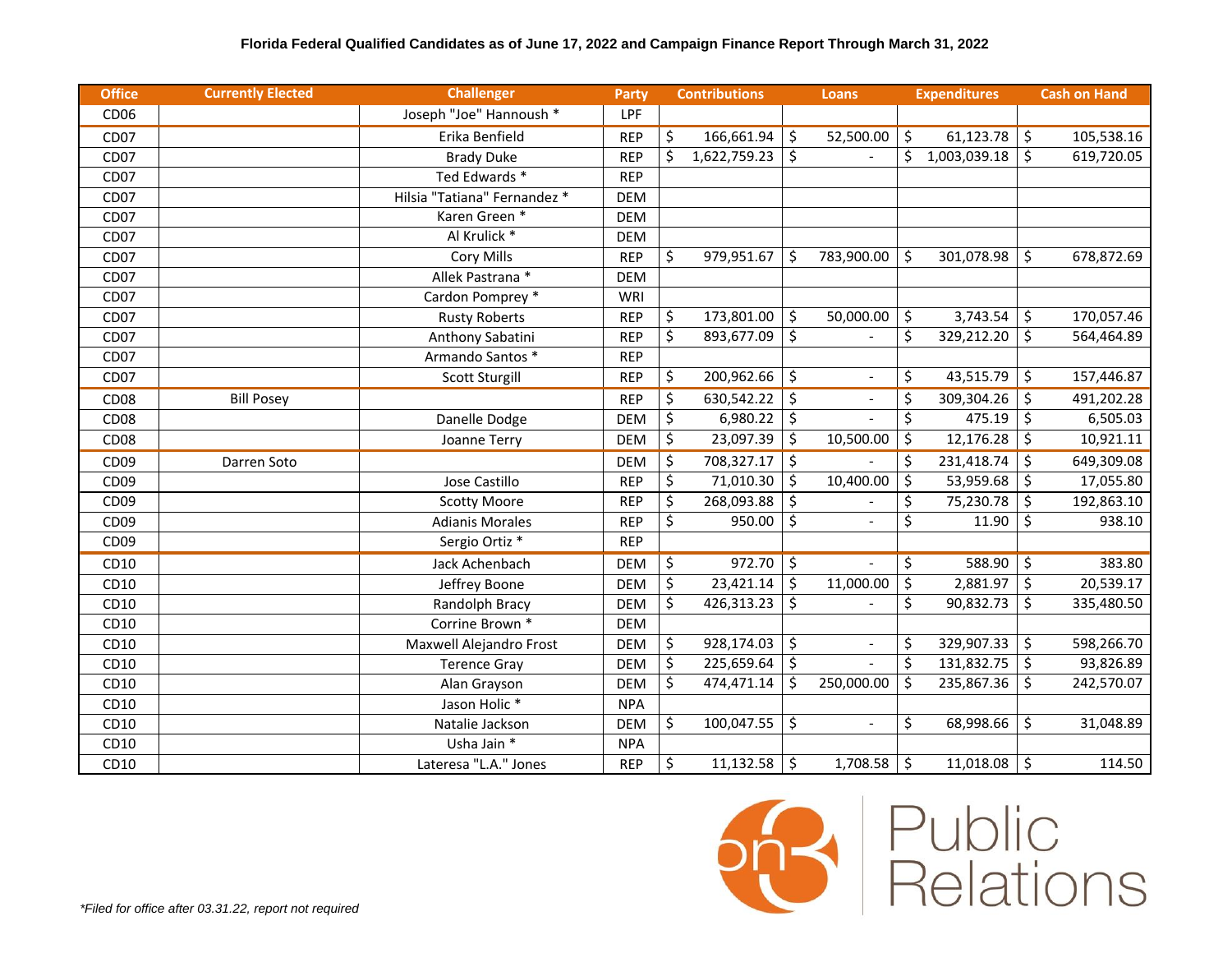| <b>Office</b> | <b>Currently Elected</b>     | <b>Challenger</b>     | <b>Party</b> | <b>Contributions</b> |              |                         | <b>Loans</b>             |                         | <b>Expenditures</b> | <b>Cash on Hand</b> |
|---------------|------------------------------|-----------------------|--------------|----------------------|--------------|-------------------------|--------------------------|-------------------------|---------------------|---------------------|
| CD10          |                              | Tuan Le *             | <b>REP</b>   |                      |              |                         |                          |                         |                     |                     |
| CD10          |                              | Thuy "Twee" Lowe *    | <b>REP</b>   |                      |              |                         |                          |                         |                     |                     |
| CD10          |                              | Willie Montague       | <b>REP</b>   | \$                   | 129,188.79   | \$                      | $\blacksquare$           | \$                      | 124,830.80          | \$<br>4,396.73      |
| CD10          |                              | Khalid Muneer *       | <b>DEM</b>   |                      |              |                         |                          |                         |                     |                     |
| CD10          |                              | <b>Teresa Tachon</b>  | <b>DEM</b>   | \$                   | 6,730.00     | \$                      |                          | \$                      | 127.60              | \$<br>6,602.40      |
| CD10          |                              | Peter Weed            | <b>REP</b>   | \$                   | 900.00       | $\overline{\xi}$        | 900.00                   | $\overline{\xi}$        | 889.88              | \$<br>10.12         |
| CD10          |                              | Calvin B. Wimbish     | <b>REP</b>   | \$                   | 41,487.13    | \$                      | 10,000.00                | \$                      | 9,490.72            | \$<br>31,996.41     |
| CD11          | Daniel Webster               |                       | <b>REP</b>   | \$                   | 413,122.23   | $\zeta$                 | $\overline{a}$           | \$                      | 297,803.25          | \$<br>326,020.54    |
| CD11          |                              | Al Deno <sup>*</sup>  | <b>REP</b>   |                      |              |                         |                          |                         |                     |                     |
| CD11          |                              | Laura Loomer          | <b>REP</b>   | \$                   | 496,815.06   | \$                      | $\overline{a}$           | \$                      | 386,911.21          | \$<br>140,818.51    |
| CD11          |                              | Shante Munns*         | <b>DEM</b>   |                      |              |                         |                          |                         |                     |                     |
| CD11          |                              | Kevin Porter *        | <b>NPA</b>   |                      |              |                         |                          |                         |                     |                     |
| CD11          |                              | Gavriel Soriano       | <b>REP</b>   | \$                   | 1,839.78     | \$                      | $\overline{\phantom{a}}$ | \$                      | 14,715.07           | \$<br>(12, 875.29)  |
| CD12          | <b>Gus Michael Bilirakis</b> |                       | <b>REP</b>   | \$                   | 981,371.35   | \$                      | $\omega$                 | \$                      | 555,155.93          | \$<br>501,325.89    |
| CD12          |                              | Chris Leiser *        | <b>REP</b>   |                      |              |                         |                          |                         |                     |                     |
| CD12          |                              | <b>Jack Martin</b>    | <b>REP</b>   | \$                   | 7,208.60     | \$                      | $\sim$                   | \$                      | 1,752.98            | \$<br>6,052.24      |
| CD12          |                              | Brian Perras*         | <b>REP</b>   |                      |              |                         |                          |                         |                     |                     |
| CD12          |                              | Sid Preskitt *        | <b>REP</b>   |                      |              |                         |                          |                         |                     |                     |
| CD12          |                              | Charles Smith *       | <b>WRI</b>   |                      |              |                         |                          |                         |                     |                     |
| CD12          |                              | Kimberly Walker       | <b>DEM</b>   | \$                   | 5,820.54     | $\overline{\mathsf{S}}$ | $\blacksquare$           | $\overline{\mathsf{S}}$ | 4,818.23            | \$<br>10,260.57     |
| CD13          |                              | Frank Craft *         | LPF          |                      |              |                         |                          |                         |                     |                     |
| CD13          |                              | Jacob Daniel Curnow * | <b>WRI</b>   |                      |              |                         |                          |                         |                     |                     |
| CD13          |                              | Kevin Hayslett        | <b>REP</b>   | \$                   | 750,728.19   | \$                      | $\overline{\phantom{a}}$ | \$                      | 65,931.01           | \$<br>684,797.18    |
| CD13          |                              | Moneer Kheireddine    | <b>REP</b>   | \$                   | 2,835.00     | $\overline{\xi}$        | $\blacksquare$           | $\overline{\mathsf{S}}$ | 2,364.90            | \$<br>470.10        |
| CD13          |                              | Anna Paulina Luna     | <b>REP</b>   | \$                   | 1,431,769.16 | \$                      | $\equiv$                 | \$                      | 1,007,428.65        | \$<br>465,048.97    |
| CD13          |                              | Eric Lynn             | <b>DEM</b>   | \$                   | 1,088,003.85 | \$                      | $\sim$                   | \$                      | 280,547.99          | \$<br>947,827.51    |
| CD13          |                              | Amanda Makki          | <b>REP</b>   | \$                   | 763,775.75   | $\overline{\xi}$        |                          | \$                      | 250,440.63          | \$<br>513,516.57    |
| CD13          |                              | Christine Y. Quinn    | <b>REP</b>   | \$                   | 30,853.99    | \$                      | 9,800.00                 | \$                      | 30,242.47           | \$<br>1,569.04      |
| CD13          |                              | Dwight Young *        | <b>WRI</b>   |                      |              |                         |                          |                         |                     |                     |
| CD14          | Kathy Castor                 |                       | <b>DEM</b>   | \$                   | 854,589.17   | \$                      | $\overline{a}$           | \$                      | 381,302.63          | \$<br>896,688.46    |
| CD14          |                              | Christopher Bradley   | <b>DEM</b>   | \$                   | 27,445.00    | \$                      | 15,000.00                | \$                      | 18,551.16           | \$<br>8,893.84      |
| CD14          |                              | James Judge           | <b>REP</b>   | \$                   | 123,222.71   | \$                      | 25,000.00                | \$                      | 74,946.87           | \$<br>48,275.84     |
| CD14          |                              | Samar "Sam" Nashagh * | <b>REP</b>   |                      |              |                         |                          |                         |                     |                     |

*\*Filed for office after 03.31.22, report not required*

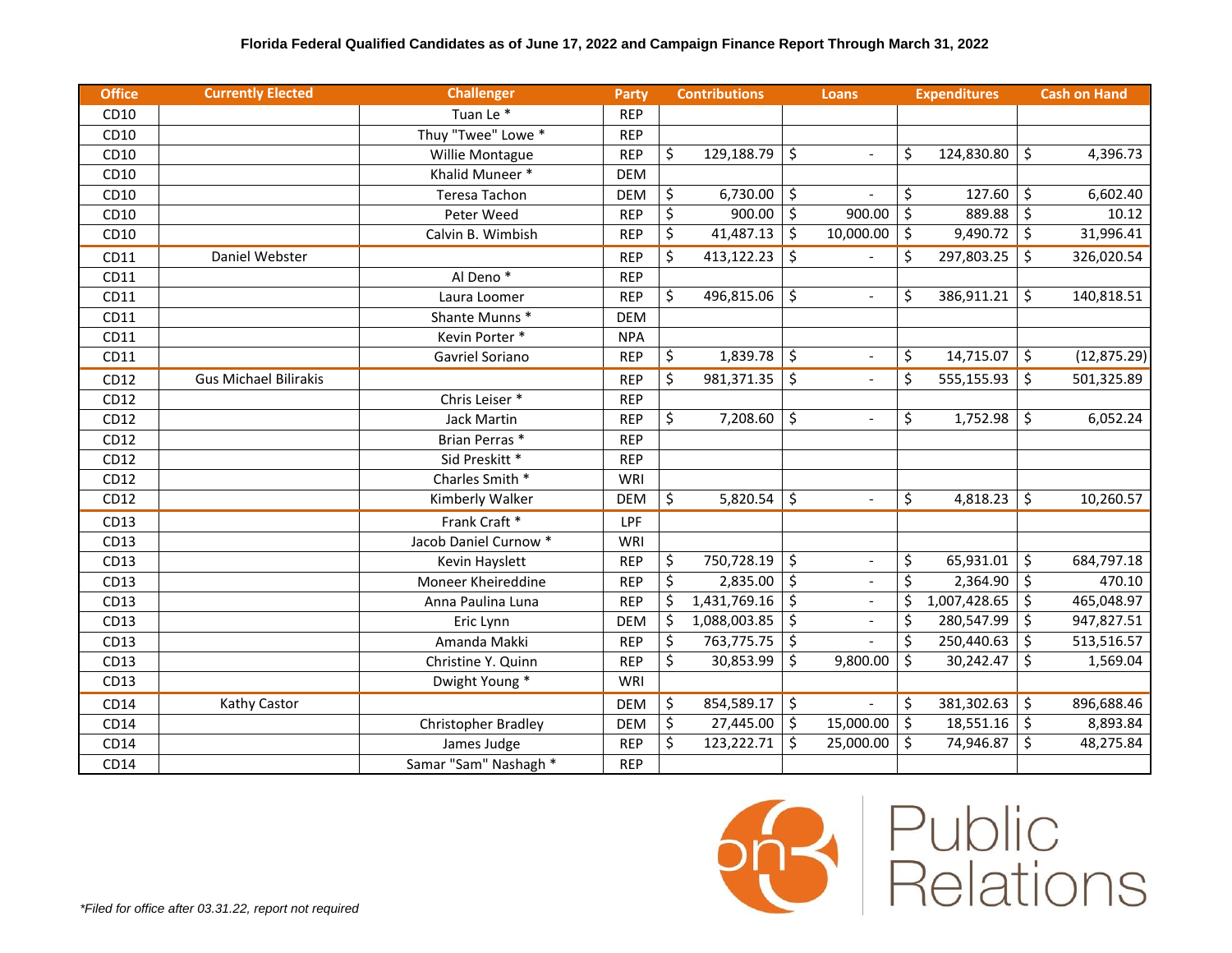| <b>Office</b> | <b>Currently Elected</b>   | <b>Challenger</b>                 | <b>Party</b> | <b>Contributions</b>    |                        | Loans                    |    | <b>Expenditures</b> | <b>Cash on Hand</b> |
|---------------|----------------------------|-----------------------------------|--------------|-------------------------|------------------------|--------------------------|----|---------------------|---------------------|
| CD14          |                            | Jerry Torres *                    | <b>REP</b>   |                         |                        |                          |    |                     |                     |
| CD15          |                            | Gavin Brown *                     | <b>DEM</b>   |                         |                        |                          |    |                     |                     |
| CD15          |                            | Alan Cohn                         | <b>DEM</b>   | \$<br>6,246.24          | \$                     |                          | \$ | 17,566.95           | \$<br>21,535.50     |
| CD15          |                            | Eddie Geller                      | <b>DEM</b>   | \$<br>$283,814.05$ \$   |                        |                          | \$ | 176,701.81          | \$<br>107,112.24    |
| CD15          |                            | Demetries "Commander" Grimes      | <b>REP</b>   | \$<br>177,647.00        | \$                     | 15,000.00                | \$ | 44,933.56           | \$<br>132,713.44    |
| CD15          |                            | Laurel Lee <sup>*</sup>           | <b>REP</b>   |                         |                        |                          |    |                     |                     |
| CD15          |                            | Kevin "Mac" McGovern              | <b>REP</b>   | \$<br>263,466.41        | Ś.                     | 249,000.00               | \$ | 32,729.49           | \$<br>231,736.92    |
| CD15          |                            | Cesar Ramirez *                   | <b>DEM</b>   |                         |                        |                          |    |                     |                     |
| CD15          |                            | Kelli Stargel *                   | <b>REP</b>   |                         |                        |                          |    |                     |                     |
| CD15          |                            | Jackie Toldeo                     | <b>REP</b>   | \$<br>353,027.00 \$     |                        |                          | \$ | 4,301.38            | \$<br>348,725.62    |
| CD15          |                            | William VanHorn                   | <b>DEM</b>   | \$<br>14,902.59         | \$                     | 12,118.42                | \$ | 7,678.91            | \$<br>7,223.68      |
| CD16          | Vern Buchanan              |                                   | <b>REP</b>   | \$<br>2,623,643.14      | $\zeta$                |                          | \$ | 1,137,782.70        | \$<br>1,558,945.52  |
| CD16          |                            | Ralph Hartman *                   | <b>WRI</b>   |                         |                        |                          |    |                     |                     |
| CD16          |                            | Martin Hyde                       | <b>REP</b>   | \$<br>200,006.24        | \$                     | 164,000.00               | \$ | 192,496.49          | \$<br>7,509.75      |
| CD16          |                            | Jan Schneider                     | <b>DEM</b>   | \$<br>$505.00$ \$       |                        |                          | \$ | 500.00              | \$<br>714.53        |
| CD17          | <b>Greg Steube</b>         |                                   | <b>REP</b>   | \$<br>870,936.12        | \$                     |                          | \$ | 487,377.23          | \$<br>707,335.34    |
| CD17          |                            | Andrea Doria Kale *               | <b>DEM</b>   |                         |                        |                          |    |                     |                     |
| CD17          |                            | Theodore "Pink Tie" Murray *      | <b>NPA</b>   |                         |                        |                          |    |                     |                     |
| CD18          | <b>Scott Franklin</b>      |                                   | <b>REP</b>   | \$<br>608,720.78        | $\zeta$                |                          | \$ | 214,629.26          | \$<br>419,572.41    |
| CD18          |                            | Kenneth "Kenny" James Hartpence * | <b>REP</b>   |                         |                        |                          |    |                     |                     |
| CD18          |                            | Keith R. Hayden Jr. *             | <b>NPA</b>   |                         |                        |                          |    |                     |                     |
| CD18          |                            | Jennifer Raybon                   | <b>REP</b>   | \$<br>22,861.00         | Ś.                     | 15,500.00                | \$ | 15,637.69           | \$<br>7,223.31      |
| CD18          |                            | Wendy June Schmeling *            | <b>REP</b>   |                         |                        |                          |    |                     |                     |
| CD18          |                            | Leonard Serratore                 | WRI          | \$<br>24,765.50         | \$                     | 24,765.50                | \$ | 24,097.47           | \$<br>668.03        |
| CD18          |                            | Eduardo "Eddie" G Tarazona *      | <b>REP</b>   |                         |                        |                          |    |                     |                     |
| CD19          | <b>Byron Donalds</b>       |                                   | <b>REP</b>   | \$<br>$3,782,921.83$ \$ |                        | $\overline{\phantom{a}}$ | \$ | 3,259,475.61        | \$<br>1,004,340.29  |
| CD19          |                            | Cindy Banyai                      | <b>DEM</b>   | \$<br>53,787.26         | $\overline{\varsigma}$ |                          | \$ | 54,914.94           | \$<br>10,192.31     |
| CD19          |                            | Jim Huff <sup>*</sup>             | <b>REP</b>   |                         |                        |                          |    |                     |                     |
| CD19          |                            | Patrick Post*                     | WRI          |                         |                        |                          |    |                     |                     |
| CD20          | Shelia Cherfilus-McCormick |                                   | <b>DEM</b>   | \$<br>6,811,164.11      |                        | \$6,586,764.94           | \$ | 5,175,515.59        | \$<br>1,675,609.43  |
| CD20          |                            | Drew Montez Clark                 | <b>REP</b>   | \$<br>77,968.21         | \$                     | 9,525.00                 | \$ | 74,887.38           | \$<br>3,080.83      |
| CD20          |                            | Dale V.C. Holness                 | <b>DEM</b>   | \$<br>904,984.63        | \$                     | 40,000.00                | Ś. | 696,048.54          | \$<br>208,236.09    |
| CD20          |                            | Anika Omphroy *                   | <b>DEM</b>   |                         |                        |                          |    |                     |                     |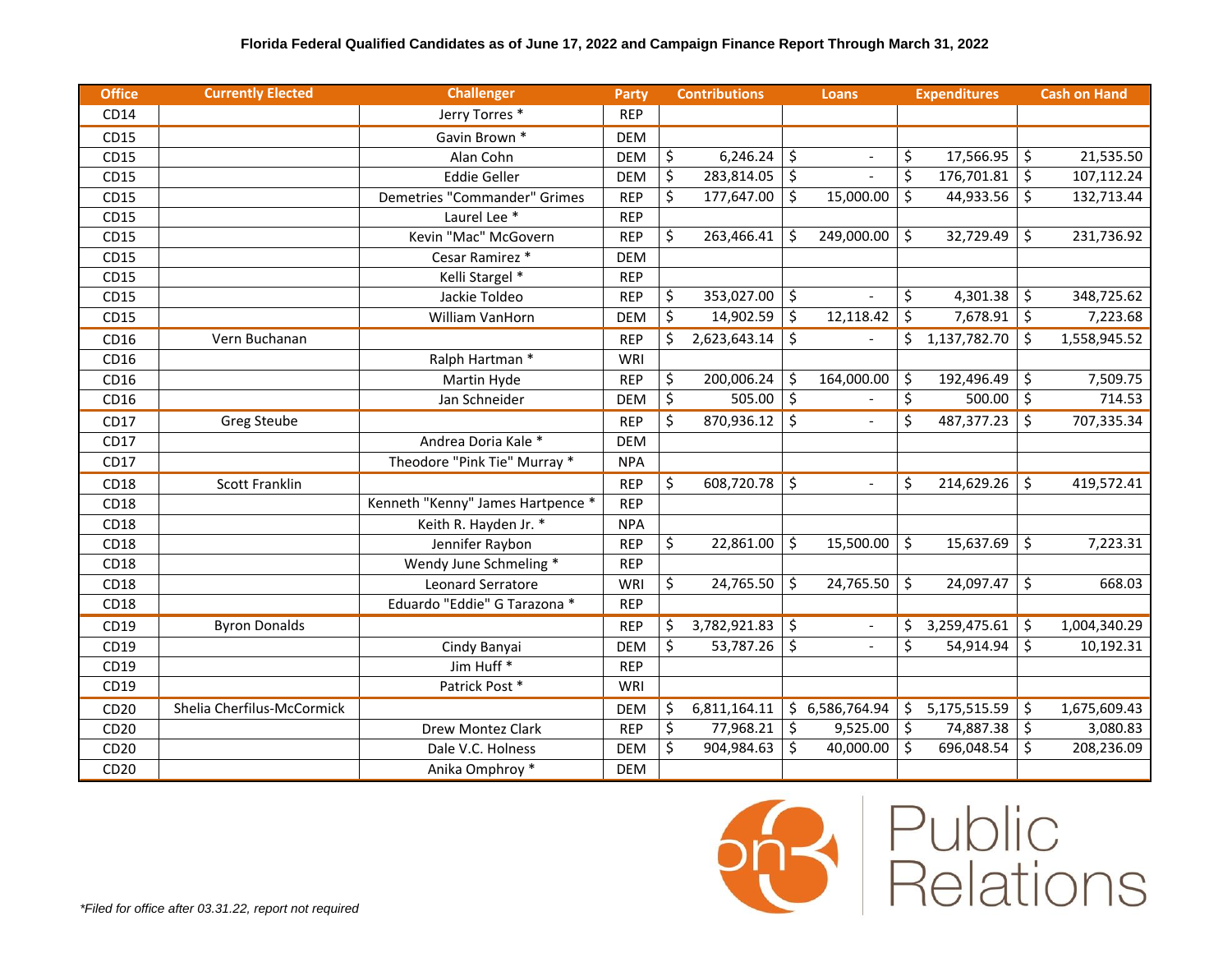| <b>Office</b>    | <b>Currently Elected</b> | <b>Challenger</b>                | <b>Party</b> |         | <b>Contributions</b> |                         | <b>Loans</b>             |    | <b>Expenditures</b> |                     | <b>Cash on Hand</b> |
|------------------|--------------------------|----------------------------------|--------------|---------|----------------------|-------------------------|--------------------------|----|---------------------|---------------------|---------------------|
| CD21             | <b>Brian Mast</b>        |                                  | <b>REP</b>   | \$      | 4,472,175.98         | \$                      | $\blacksquare$           | \$ | 2,686,716.48        | -\$                 | 2,779,821.69        |
| CD21             |                          | Corinna Balderramos Robinson     | <b>DEM</b>   | \$      | 24,088.24            | \$                      | $\overline{a}$           | \$ | $20,978.58$ \$      |                     | 3,109.66            |
| CD21             |                          | Jeff Buongiorno                  | <b>REP</b>   | \$      | 531,166.63           | \$                      | 126,000.00               | \$ | 114,085.05          | \$                  | 417,081.58          |
| CD21             |                          | Melissa Martz                    | <b>REP</b>   | \$      | 295,930.35           | \$                      |                          | \$ | 287,323.24          | \$                  | 8,607.11            |
| CD21             |                          | Ljubo Skbic                      | <b>REP</b>   | \$      | 12,000.00            | $\overline{\mathsf{S}}$ | 12,000.00                | \$ | 11,964.00           | $\ddot{\mathsf{s}}$ | 36.00               |
| CD22             | Lois Frankel             |                                  | <b>DEM</b>   | \$      | 752,259.76           | \$                      | $\overline{\phantom{0}}$ | \$ | 355,051.10          | $\mathsf{\dot{S}}$  | 1,589,380.07        |
| CD22             |                          | Deborah Adeimy                   | <b>REP</b>   | \$      | 106,324.12           | \$                      |                          | \$ | 36,720.34           | $\zeta$             | 69,603.78           |
| CD22             |                          | Peter Steven Arianas             | <b>REP</b>   | \$      | 34,043.59            | $\zeta$                 | 13,582.95                | \$ | $31,549.78$ \$      |                     | 2,493.81            |
| CD <sub>22</sub> |                          | <b>Rod Dorilas</b>               | <b>REP</b>   | \$      | 429,196.44           | \$                      |                          | \$ | 284,946.74          | \$                  | 144,249.70          |
| CD22             |                          | Dan Franzese                     | <b>REP</b>   | $\zeta$ | 292,456.94           | \$                      |                          | \$ | 187,211.38          | $\mathsf{\hat{S}}$  | 105,245.56          |
| CD <sub>22</sub> |                          | Carrie Lawlor *                  | <b>REP</b>   |         |                      |                         |                          |    |                     |                     |                     |
| CD23             |                          | Joe Budd *                       | <b>REP</b>   |         |                      |                         |                          |    |                     |                     |                     |
| CD <sub>23</sub> |                          | Darlene Cerezo Swaffar           | <b>REP</b>   | \$      | 142,704.83           | \$                      | 3,862.39                 | \$ | 77,985.27           | \$                  | 64,719.56           |
| CD23             |                          | Steven Chess <sup>*</sup>        | <b>REP</b>   |         |                      |                         |                          |    |                     |                     |                     |
| CD <sub>23</sub> |                          | Allen Ellison *                  | <b>DEM</b>   |         |                      |                         |                          |    |                     |                     |                     |
| CD23             |                          | Michaelangelo Collins Hamilton * | <b>DEM</b>   |         |                      |                         |                          |    |                     |                     |                     |
| CD <sub>23</sub> |                          | Hava Holzhauer *                 | <b>DEM</b>   |         |                      |                         |                          |    |                     |                     |                     |
| CD <sub>23</sub> |                          | Christy McLaughlin *             | <b>REP</b>   |         |                      |                         |                          |    |                     |                     |                     |
| CD <sub>23</sub> |                          | Jared Moskowitz                  | <b>DEM</b>   | \$      | 665,641.00           | Ŝ.                      | 250,000.00               | \$ | 18,039.34           | \$                  | 647,601.66          |
| CD <sub>23</sub> |                          | Mark Napier *                    | <b>NPA</b>   |         |                      |                         |                          |    |                     |                     |                     |
| CD <sub>23</sub> |                          | Myles Perrone *                  | <b>REP</b>   |         |                      |                         |                          |    |                     |                     |                     |
| CD <sub>23</sub> |                          | James "Jim" Pruden *             | <b>REP</b>   |         |                      |                         |                          |    |                     |                     |                     |
| CD <sub>23</sub> |                          | Christine Scott *                | <b>NPA</b>   |         |                      |                         |                          |    |                     |                     |                     |
| CD23             |                          | Ben Sorensen *                   | <b>DEM</b>   |         |                      |                         |                          |    |                     |                     |                     |
| CD <sub>23</sub> |                          | W. Michael "Mike" Trout *        | <b>DEM</b>   |         |                      |                         |                          |    |                     |                     |                     |
| CD <sub>23</sub> |                          | Ira Weinstein *                  | <b>REP</b>   |         |                      |                         |                          |    |                     |                     |                     |
| CD24             | Frederica Wilson         |                                  | <b>DEM</b>   | \$      | 273,650.00           | \$                      | $\overline{\phantom{a}}$ | \$ | 154,928.65          | $\ddot{\mathsf{S}}$ | 539,306.72          |
| CD24             |                          | <b>Kevin Harris</b>              | <b>DEM</b>   | \$      | 9,840.00             | \$                      | $\overline{a}$           | \$ | 7,530.00            | $\ddot{\mathsf{S}}$ | 2,310.00            |
| CD24             |                          | Jesus Navarro *                  | <b>REP</b>   |         |                      |                         |                          |    |                     |                     |                     |
| CD24             |                          | Lavern Spicer                    | <b>REP</b>   | \$      | 140,502.83           | \$                      | 12,000.00                | \$ | 138,082.28          | $\ddot{\mathsf{S}}$ | 2,484.69            |
| CD25             | Debbie Wasserman-Schultz |                                  | <b>DEM</b>   | \$      | 1,239,120.73         | \$                      |                          | Ś  | 840,258.87          | $\zeta$             | 1,015,094.54        |
| CD25             |                          | Robert Millwee <sup>*</sup>      | <b>DEM</b>   |         |                      |                         |                          |    |                     |                     |                     |
| CD25             |                          | Carla Spalding                   | <b>REP</b>   | \$      | 1,334,099.87         | \$                      | $\overline{\phantom{a}}$ | \$ | 1,269,123.89        | \$                  | 80,994.21           |



**Public**<br>Relations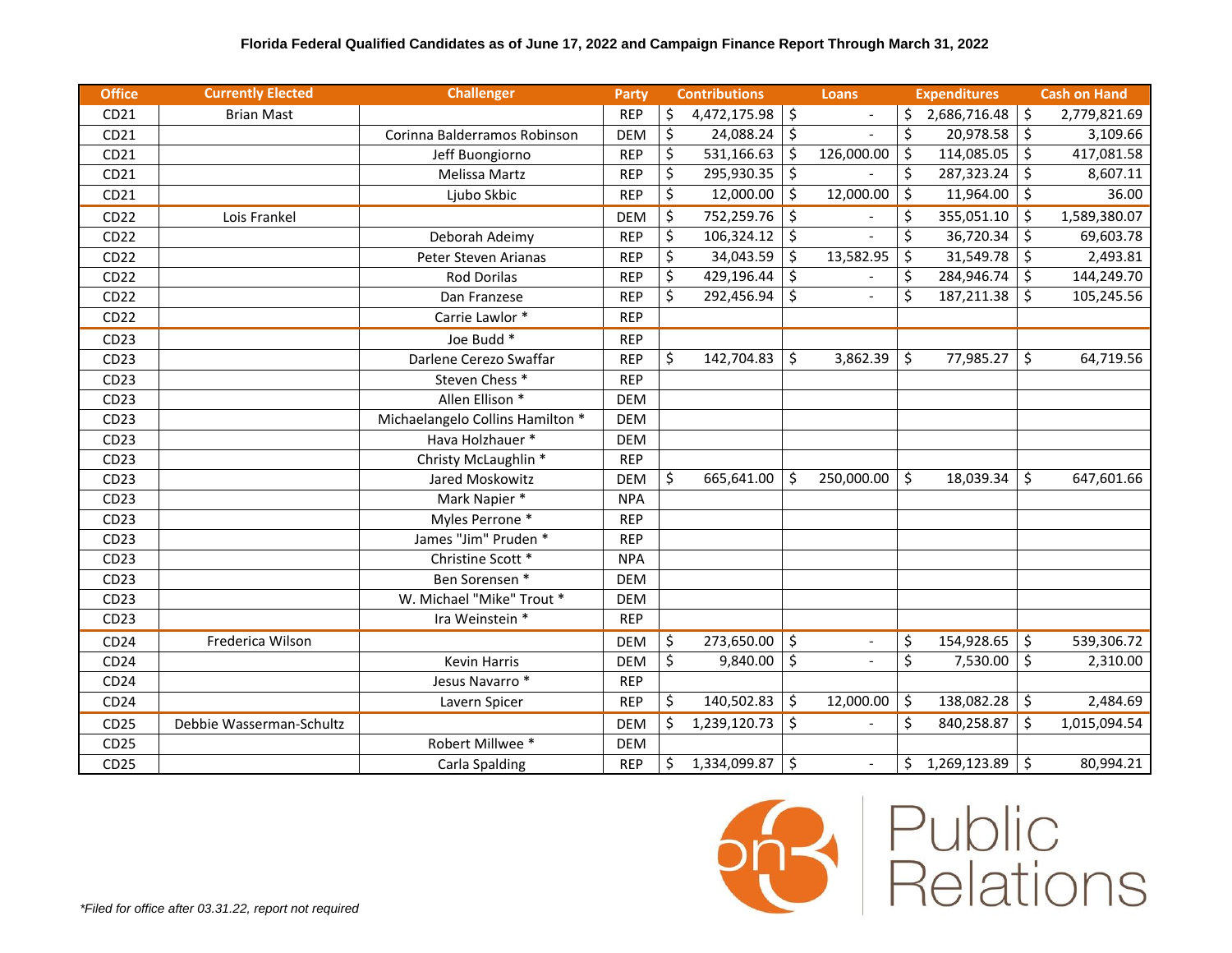| <b>Office</b>    | <b>Currently Elected</b> | <b>Challenger</b>           | <b>Party</b> |    | <b>Contributions</b> | <b>Loans</b>                   |     | <b>Expenditures</b> |     | <b>Cash on Hand</b> |
|------------------|--------------------------|-----------------------------|--------------|----|----------------------|--------------------------------|-----|---------------------|-----|---------------------|
| CD <sub>25</sub> |                          | <b>Rubin Young</b>          | <b>REP</b>   | \$ | $16,233.76$ \$       |                                | \$  | 16,177.37           | Ŝ.  | 56.39               |
| CD <sub>26</sub> | Mario Diaz-Balart        |                             | <b>REP</b>   | \$ | 1,052,139.51         | \$<br>$\overline{\phantom{a}}$ | \$. | 418,765.70          | \$  | 1,566,617.60        |
| CD <sub>26</sub> |                          | Darren Aquino*              | <b>REP</b>   |    |                      |                                |     |                     |     |                     |
| CD <sub>26</sub> |                          | Christine Alexandria Olivo  | <b>DEM</b>   | Ś. | 110,868.15           | \$<br>7,000.00                 | Ś.  | 113,374.61          | \$  | (2,490.68)          |
| CD <sub>27</sub> | Maria Elivra Salazar     |                             | <b>REP</b>   | \$ | 2,903,087.89         | \$                             | Ś.  | 1,862,738.72        | \$  | 1,061,607.37        |
| CD27             |                          | Angel Montalvo              | <b>DEM</b>   |    | 12,828.22            | $\overline{\phantom{a}}$       |     | 6,730.86            | S   | 6,097.36            |
| CD27             |                          | Frank Polo *                | <b>REP</b>   |    |                      |                                |     |                     |     |                     |
| CD <sub>27</sub> |                          | Ken Russell                 | <b>DEM</b>   | э  | 1,238,544.38         |                                | \$  | 953,969.99          | \$  | 284,574.39          |
| CD <sub>27</sub> |                          | Annette Taddeo *            | <b>DEM</b>   |    |                      |                                |     |                     |     |                     |
| CD <sub>28</sub> | Carlos Gimenez           |                             | <b>REP</b>   | \$ | 1,533,928.13         | \$                             | \$  | 360,829.84          | \$  | 1,212,269.19        |
| CD <sub>28</sub> |                          | Robert Asencio <sup>*</sup> | <b>DEM</b>   |    |                      |                                |     |                     |     |                     |
| CD <sub>28</sub> |                          | Carlos Garin *              | <b>REP</b>   |    |                      |                                |     |                     |     |                     |
| CD <sub>28</sub> |                          | Karl "KW" Miller *          | <b>REP</b>   |    |                      |                                |     |                     |     |                     |
| CD <sub>28</sub> |                          | Juan Paredes *              | <b>DEM</b>   |    |                      |                                |     |                     |     |                     |
| CD <sub>28</sub> |                          | Jeremiah Schaffer           | WRI          |    | 30,515.00            | 26,600.00                      |     | 29,723.70           | \$. | 791.30              |

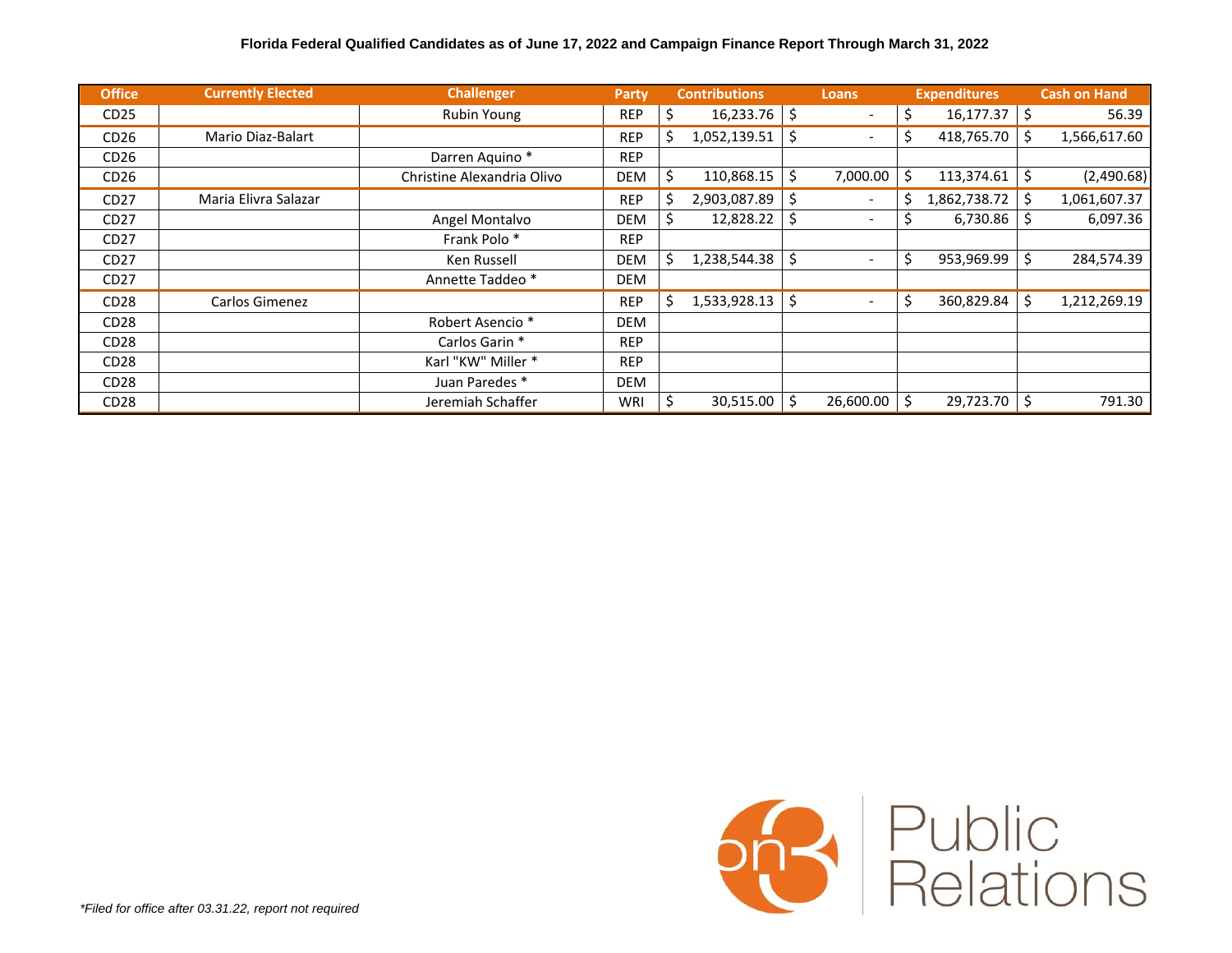| <b>Office</b> | <b>Incumbent</b> | <b>Challenger</b>       | Party      |    | <b>Contributions</b> |    | <b>Loans</b>             |    | <b>In-Kinds</b> |    | <b>Expenditures</b> |    | <b>Cash on Hand</b> |
|---------------|------------------|-------------------------|------------|----|----------------------|----|--------------------------|----|-----------------|----|---------------------|----|---------------------|
| GOV           | Ron DeSantis     |                         | <b>REP</b> | \$ | 10,938,326.26        | Ŝ. | $\overline{\phantom{a}}$ |    | \$4,513,208.97  |    | \$4,240,960.76      |    | \$6,697,365.50      |
| GOV           |                  | <b>Charlie Crist</b>    | <b>DEM</b> | Ś  | 4,932,698.13         | Ś. | $\overline{\phantom{a}}$ |    | 12,057.88       |    | \$3,084,403.27      |    | \$1,848,294.86      |
| GOV           |                  | Candace Daniel          | <b>DEM</b> | \$ | 9,041.92             | \$ | $\overline{\phantom{a}}$ |    |                 |    | 2,438.80            |    | 6,603.12            |
| GOV           |                  | Nikki Fried             | <b>DEM</b> | \$ | 2,232,234.11         | \$ | $\overline{\phantom{a}}$ | S  | 13,151.40       | Ś  | 900,344.13          |    | \$1,331,889.98      |
| GOV           |                  | Carmen Jackie Gimenez * | <b>NPA</b> |    |                      |    |                          |    |                 |    |                     |    |                     |
| GOV           |                  | Jodi Gregory Jeloudov * | <b>NPA</b> |    |                      |    |                          |    |                 |    |                     |    |                     |
| GOV           |                  | Hector Roos *           | <b>LPF</b> |    |                      |    |                          |    |                 |    |                     |    |                     |
| GOV           |                  | <b>Robert Willis</b>    | <b>DEM</b> | \$ | 3,298.00             | Ś. | 6,160.00                 | \$ |                 | \$ | 7,831.04            | \$ | 1,626.96            |
| AG            | Ashley Moody     |                         | <b>REP</b> | \$ | 1,157,431.00         | Ś  | $\overline{\phantom{a}}$ | Ś  | 680,886.55      | \$ | 105,528.13          |    | \$1,051,902.87      |
| AG            |                  | Aramis Ayala            | <b>DEM</b> |    | 74,362.97            |    | $\overline{\phantom{a}}$ |    |                 |    | 51,572.51           |    | 22,790.46           |
| AG            |                  | Jim Lewis               | <b>DEM</b> | S  | 5,750.00             |    | 15,000.00                |    |                 |    | 4,724.70            |    | 16,025.30           |
| AG            |                  | Daniel Uhlfelder        | DEM        | \$ | 104,822.30           |    | $\overline{a}$           | Ś  | ٠               |    | 67,282.41           |    | 37,539.89           |
| <b>CFO</b>    | Jimmy Patronis   |                         | <b>REP</b> | \$ | 927,301.16           | Ŝ  | $\overline{\phantom{a}}$ | Ś  | 242,243.78      | Ś  | 183,786.92          |    | 743,514.24          |
| <b>CFO</b>    |                  | <b>Adam Hattersley</b>  | DEM        | S  | 65,209.26            |    | $\overline{\phantom{a}}$ | Ś  | 959.45          | \$ | 47,756.99           | Ś  | 17,452.27           |
| AGR           |                  | Naomi Esther Blemur *   | DEM        |    |                      |    |                          |    |                 |    |                     |    |                     |
| AGR           |                  | J.R. Gaillot            | DEM        | \$ | 3,101.00             | \$ | 3,000.00                 | \$ | $\overline{a}$  | \$ |                     | \$ | 6,101.00            |
| AGR           |                  | <b>Ryan Morales</b>     | <b>DEM</b> | \$ | 10,601.25            |    | 2,780.00                 |    | 1,000.00        | \$ | 10,461.16           | \$ | 2,920.09            |
| AGR           |                  | James Shaw              | <b>REP</b> |    | 36,730.00            |    | $\overline{\phantom{0}}$ |    |                 |    | 69,017.57           |    | (32, 287.57)        |
| AGR           |                  | Wilton Simpson          | <b>REP</b> |    | 1,756,489.40         |    | $\overline{\phantom{a}}$ |    | 105,133.07      |    | 113,363.37          |    | \$1,643,126.03      |

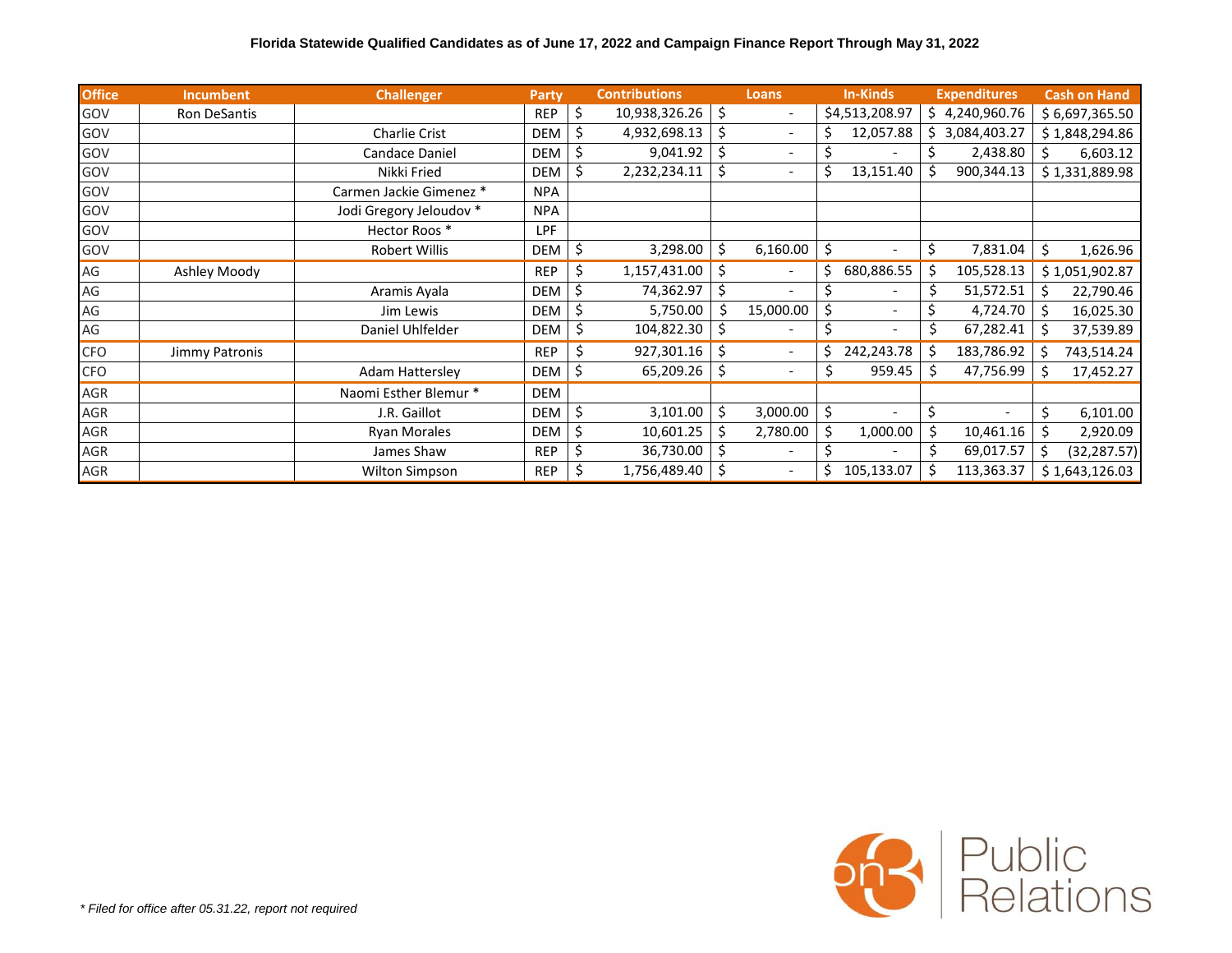| <b>Office</b> | <b>Elected Member</b> | <b>Challenger</b>                    | Party      |    | <b>Contributions</b> |         | Loans                    | <b>In-Kinds</b> |         | <b>Expenditures</b> |         | <b>Cash on Hand</b> |
|---------------|-----------------------|--------------------------------------|------------|----|----------------------|---------|--------------------------|-----------------|---------|---------------------|---------|---------------------|
| SD01          | Douglas Broxson       |                                      | <b>REP</b> | \$ | 94,200.00            | $\zeta$ | $\blacksquare$           | \$              | \$      | 21,718.63           | Ŝ.      | 72,481.37           |
| SD01          |                       | John Mills *                         | <b>REP</b> |    |                      |         |                          |                 |         |                     |         |                     |
| SD01          |                       | <b>Charlie Nichols</b>               | <b>DEM</b> | \$ |                      | \$      | 100.00                   | \$              | \$      | 96.49               | \$      | 3.51                |
| SD02          |                       | Regina Piazza                        | <b>REP</b> | \$ | 10,299.00            | \$      | 28,500.00                | \$<br>1,041.00  | \$      | 12,223.26           | \$      | 26,575.74           |
| SD02          |                       | Jay Trumbull *                       | <b>REP</b> |    |                      |         |                          |                 |         |                     |         |                     |
| SD02          |                       | Carolyn Zonia                        | <b>DEM</b> | \$ | 6,960.00             | \$      |                          | \$<br>1,693.82  | \$      | 2,463.67            | \$      | 4,496.33            |
| SD03          | Loranne Ausley        |                                      | <b>DEM</b> | \$ | 309,978.93           | \$      | $\overline{\phantom{a}}$ | \$<br>22,893.32 | \$      | 66,996.16           | \$      | 242,982.77          |
| SD03          |                       | Corey Simon *                        | <b>REP</b> |    |                      |         |                          |                 |         |                     |         |                     |
| SD04          |                       | Sharmin Smith *                      | <b>DEM</b> |    |                      |         |                          |                 |         |                     |         |                     |
| SD04          |                       | Clay Yarborough                      | <b>REP</b> | \$ | 246,620.00           | \$      | $\overline{\phantom{a}}$ | \$<br>3,599.86  | \$.     | 38,273.60           | \$      | 208,346.40          |
| <b>SD05</b>   |                       | Patrick Lee Cooper *                 | WRI        |    |                      |         |                          |                 |         |                     |         |                     |
| <b>SD05</b>   |                       | <b>Tracie Davis</b>                  | <b>DEM</b> | \$ | 127,445.22           | \$      | 10,000.00                | \$              | \$      | 92,401.58           | \$      | 45,043.64           |
| <b>SD05</b>   |                       | Reggie Gaffney                       | <b>DEM</b> | \$ | 141,230.19           | \$      |                          | \$<br>500.00    | \$      | 39,952.26           | $\zeta$ | 101,277.93          |
| <b>SD05</b>   |                       | <b>Binod Kumar</b>                   | <b>REP</b> | \$ | 100.00               | \$      |                          | \$              | \$      |                     | \$      | 100.00              |
| SD06          | Jennifer Bradley      | <b>Re-Elected Without Opposition</b> | <b>REP</b> |    |                      |         |                          |                 |         |                     |         |                     |
| <b>SD07</b>   | <b>Travis Hutson</b>  |                                      | <b>REP</b> | \$ | 93,250.00            | \$      | $\blacksquare$           | \$              | \$      | 4,368.10            | \$      | 88,881.90           |
| <b>SD07</b>   |                       | Weston Adwell *                      | WRI        |    |                      |         |                          |                 |         |                     |         |                     |
| <b>SD07</b>   |                       | James David Higbee *                 | WRI        |    |                      |         |                          |                 |         |                     |         |                     |
| <b>SD07</b>   |                       | Gerry James                          | <b>REP</b> | \$ | 29,661.43            | \$      | $\overline{\phantom{a}}$ | \$              | \$      | 20,481.42           | \$      | 9,180.01            |
| <b>SD08</b>   | Tommy Wright          |                                      | <b>REP</b> | \$ | 63,412.74            | \$      | $\blacksquare$           | \$<br>3,472.22  | \$      | 33,385.59           | \$      | 30,027.15           |
| <b>SD08</b>   |                       | Paul Richard Dembinsky *             | <b>DEM</b> |    |                      |         |                          |                 |         |                     |         |                     |
| <b>SD08</b>   |                       | Andrea Williams *                    | <b>DEM</b> |    |                      |         |                          |                 |         |                     |         |                     |
| SD09          | Keith Perry           |                                      | <b>REP</b> | \$ | 202,213.20           | \$      |                          | \$<br>340.00    | $\zeta$ | 56,617.99           | \$      | 145,595.21          |
| SD09          |                       | Rodney Long                          | <b>DEM</b> | \$ | 21,470.44            | \$      | 1,800.00                 | \$<br>1,722.72  | \$      | 19,901.33           | \$      | 3,369.11            |
| SD10          | Jason Brodeur         |                                      | <b>REP</b> | \$ | 218,454.00           | $\zeta$ |                          | \$<br>48,972.85 | \$      | 161,025.64          | \$      | 57,428.36           |
| SD10          |                       | Denali Charres *                     | <b>REP</b> |    |                      |         |                          |                 |         |                     |         |                     |
| SD10          |                       | Joy Goff-Marcil                      | <b>DEM</b> | \$ | 34,792.44            | \$      |                          | \$<br>34,145.84 | \$      | 4,880.01            | \$      | 29,912.43           |
| SD11          |                       | Blaise Ingoglia                      | <b>REP</b> | \$ | 128,105.00           | \$      | 500,050.00               | \$<br>62.75     | \$      | 21,188.37           | \$      | 606,966.63          |
| SD11          |                       | Brian Patrick Moore *                | <b>GRE</b> |    |                      |         |                          |                 |         |                     |         |                     |
| SD12          |                       | <b>Colleen Burton</b>                | <b>REP</b> | Ś. | 334,670.00           | \$      | $\overline{\phantom{a}}$ | \$<br>6,117.22  | \$      | 104,778.76          | \$      | 229,891.24          |
| SD12          |                       | Veysel Dokur*                        | <b>DEM</b> |    |                      |         |                          |                 |         |                     |         |                     |

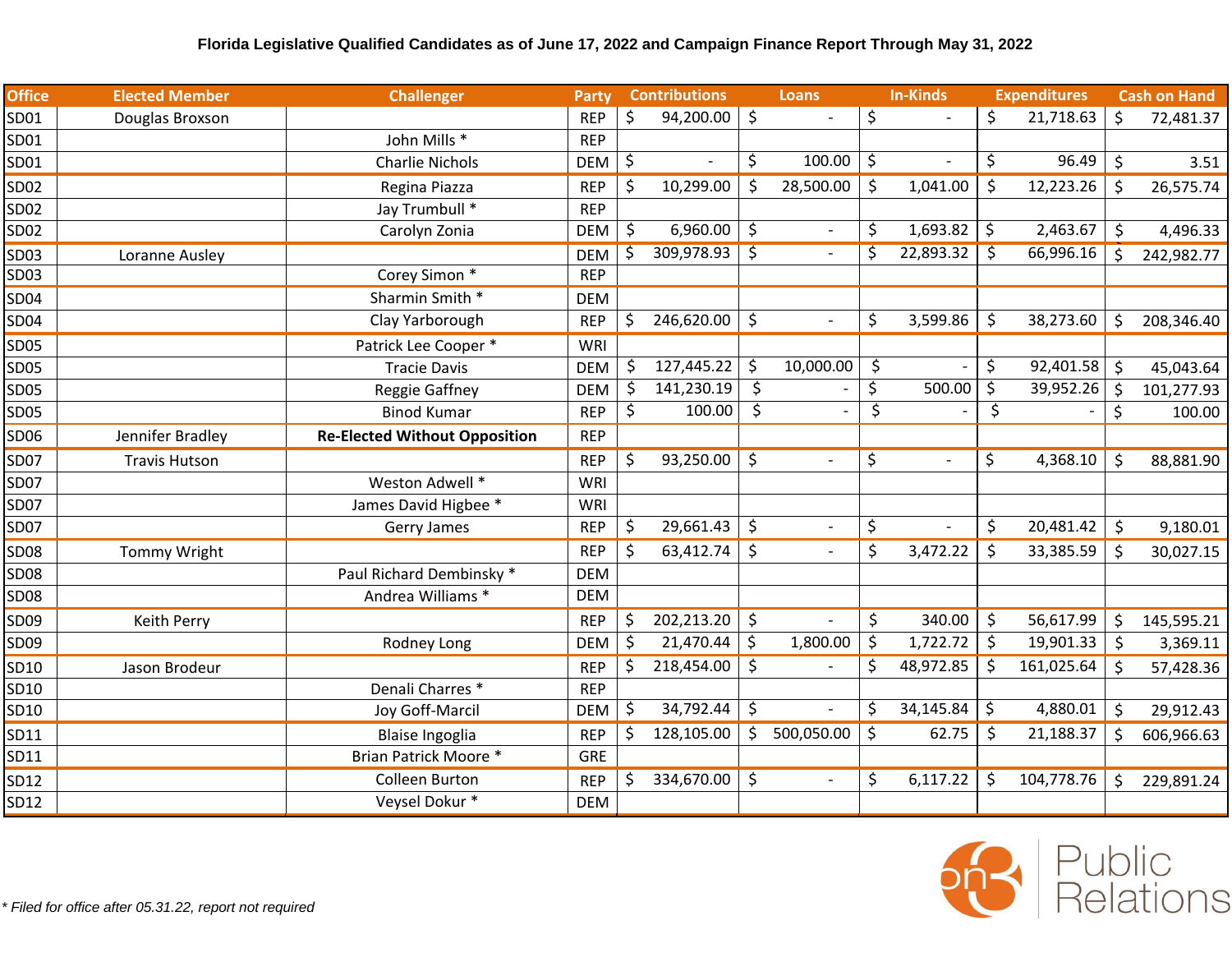| <b>Office</b> | <b>Elected Member</b> | <b>Challenger</b>                    | Party      | <b>Contributions</b> | <b>Loans</b>                   | <b>In-Kinds</b> | <b>Expenditures</b> |         | <b>Cash on Hand</b> |
|---------------|-----------------------|--------------------------------------|------------|----------------------|--------------------------------|-----------------|---------------------|---------|---------------------|
| SD13          | Dennis Baxley         |                                      | <b>REP</b> | \$<br>48,344.36      | \$                             | \$<br>4,629.63  | \$<br>19,009.90     | \$      | 29,334.46           |
| SD13          |                       | <b>Stephanie Dukes</b>               | <b>DEM</b> | \$<br>2,944.94       | \$                             | \$<br>4,973.87  | \$<br>1,199.47      | $\zeta$ | 1,745.47            |
| SD14          | Janet Cruz            |                                      | <b>DEM</b> | \$<br>213,864.19     | \$                             | \$<br>83,824.69 | \$<br>70,056.23     | Ŝ.      | 143,807.96          |
| SD14          |                       | Jay Collins *                        | <b>REP</b> |                      |                                |                 |                     |         |                     |
| SD15          |                       | Kamia Brown                          | <b>DEM</b> | \$<br>107,545.22     | \$                             | \$              | \$<br>42,863.04     | $\zeta$ | 64,682.18           |
| SD15          |                       | <b>Geraldine Thompson</b>            | <b>DEM</b> | \$<br>22,765.91      | \$                             | \$<br>915.00    | \$<br>777.56        | \$      | 21,988.35           |
| SD16          | Darryl Rouson         |                                      | <b>DEM</b> | \$<br>100,800.00     | \$                             | \$              | \$<br>24,000.24     | \$      | 76,799.76           |
| SD16          |                       | Christina Paylan                     | <b>REP</b> | \$                   | \$<br>2,500.00                 | \$              | \$<br>279.04        | \$      | 2,220.96            |
| SD17          | Linda Stewart         |                                      | <b>DEM</b> | \$<br>73,600.00      | \$                             | \$              | \$<br>11,589.64     | \$      | 62,010.36           |
| SD17          |                       | Steve Dixon *                        | <b>REP</b> |                      |                                |                 |                     |         |                     |
| SD18          |                       | Nick DiCeglie                        | <b>REP</b> | \$<br>220,655.00     | \$<br>$\overline{\phantom{a}}$ | \$<br>5,834.87  | \$<br>105,514.16    | \$      | 115,140.84          |
| SD18          |                       | <b>Eunic Ortiz</b>                   | <b>DEM</b> | \$<br>153,464.74     | \$                             | \$<br>23,477.41 | \$<br>90,299.67     | $\zeta$ | 63,165.07           |
| SD19          | Debbie Mayfield       | <b>Re-Elected Without Opposition</b> | <b>REP</b> |                      |                                |                 |                     |         |                     |
| SD20          | Jim Boyd              |                                      | <b>REP</b> | \$<br>167,800.00     | \$                             | \$<br>5,629.63  | \$<br>41,649.18     | \$      | 126,150.82          |
| SD20          |                       | John Houman                          | <b>REP</b> | \$                   | \$<br>10.50                    | \$              | \$<br>10.50         | \$      |                     |
| SD21          | Ed Hooper             |                                      | <b>REP</b> | \$<br>246,150.00     | \$                             | \$<br>4,629.63  | \$<br>45,152.97     | \$      | 200,997.03          |
| SD21          |                       | Amaro Lionheart                      | <b>DEM</b> | \$<br>50.55          | \$                             | \$              | \$                  | \$      | 50.55               |
| SD22          | Joe Gruters           |                                      | <b>REP</b> | \$<br>87,180.13      | \$                             | \$<br>4,629.63  | \$<br>34,564.47     | $\zeta$ | 52,615.66           |
| SD22          |                       | Michael Johnson *                    | <b>REP</b> |                      |                                |                 |                     |         |                     |
| SD23          | Danny Burgess         |                                      | <b>REP</b> | \$<br>134,600.00     | \$                             | \$<br>715.00    | \$<br>88,122.94     | \$      | 46,477.06           |
| SD23          |                       | Mike Harvey                          | <b>DEM</b> | \$<br>9,640.00       | \$<br>7,000.00                 | \$              | \$<br>9,378.09      | $\zeta$ | 7,261.91            |
| SD24          | <b>Bobby Powell</b>   |                                      | <b>DEM</b> | \$<br>84,576.56      | \$                             | \$              | \$<br>21,541.47     | \$      | 63,035.09           |
| SD24          |                       | Eric Ankner                          | <b>REP</b> | \$<br>400.00         | \$                             | \$              | \$                  | \$      | 400.00              |
| <b>SD25</b>   | <b>Victor Torres</b>  |                                      | <b>DEM</b> | \$<br>65,900.00      | \$<br>$\overline{\phantom{a}}$ | \$              | \$<br>16,901.99     | $\zeta$ | 48,998.01           |
| SD25          |                       | Peter A. Vivaldi Jr. *               | <b>REP</b> |                      |                                |                 |                     |         |                     |
| SD26          | Lori Berman           |                                      | <b>DEM</b> | \$<br>124,005.00     | \$<br>$\blacksquare$           | \$              | \$<br>28,445.95     | \$      | 95,559.05           |
| SD26          |                       | Steve Byers *                        | <b>REP</b> |                      |                                |                 |                     |         |                     |
| SD26          |                       | William Wheelen *                    | <b>REP</b> |                      |                                |                 |                     |         |                     |
| SD27          | <b>Ben Albritton</b>  |                                      | <b>REP</b> | \$<br>99,750.00      | \$<br>$\blacksquare$           | \$<br>3,472.22  | \$<br>26,347.28     | \$      | 73,402.72           |
| SD27          |                       | Christopher Proia                    | <b>DEM</b> | \$                   | \$                             | \$              | \$                  | \$      |                     |
| <b>SD28</b>   | Kathleen Passidomo    | <b>Re-Elected Without Opposition</b> | <b>REP</b> |                      |                                |                 |                     |         |                     |

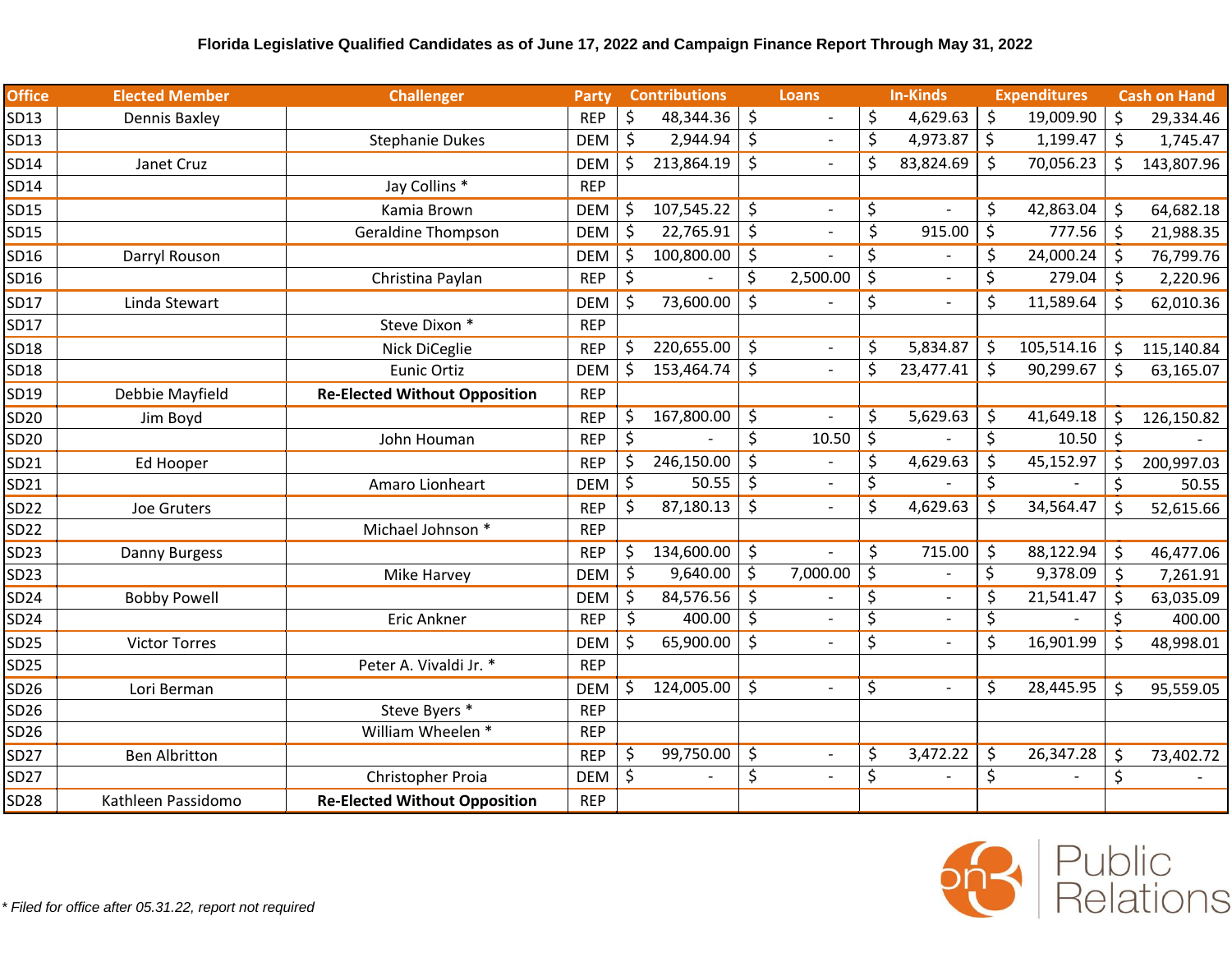| <b>Office</b> | <b>Elected Member</b>             | <b>Challenger</b>                    | <b>Party</b> |    | <b>Contributions</b> |         | <b>Loans</b>             | <b>In-Kinds</b> | <b>Expenditures</b> |    | <b>Cash on Hand</b> |
|---------------|-----------------------------------|--------------------------------------|--------------|----|----------------------|---------|--------------------------|-----------------|---------------------|----|---------------------|
| SD29          | <b>Elected Without Opposition</b> | Erin Grall                           | <b>REP</b>   |    |                      |         |                          |                 |                     |    |                     |
| SD30          | Tina Polsky                       |                                      | <b>DEM</b>   | \$ | 121,826.00           | \$      | $\overline{\phantom{a}}$ | \$              | \$<br>18,639.89     | Ś  | 103,186.11          |
| SD30          |                                   | William Reicherter                   | <b>REP</b>   | \$ | 2,600.00             | \$      |                          |                 | \$<br>2,250.29      | \$ | 349.71              |
| SD31          | Gayle Harrell                     | <b>Re-Elected Without Opposition</b> | <b>REP</b>   |    |                      |         |                          |                 |                     |    |                     |
| SD32          | Rosalind Osgood                   |                                      | <b>DEM</b>   | \$ | 15,100.00            | \$      | $\blacksquare$           | \$              | \$<br>2,475.99      | \$ | 12,624.01           |
| SD32          |                                   | Joseph Carter                        | <b>REP</b>   | \$ |                      | \$      | $\overline{\phantom{a}}$ |                 | \$                  | \$ |                     |
| SD33          |                                   | Jonathan Martin *                    | <b>REP</b>   |    |                      |         |                          |                 |                     |    |                     |
| SD33          |                                   | Robert Valenta *                     | WRI          |    |                      |         |                          |                 |                     |    |                     |
| SD34          | Shevrin Jones                     |                                      | <b>DEM</b>   | \$ | 81,677.60            | \$      |                          | \$              | \$<br>66,763.51     | Ś  | 14,914.09           |
| SD34          |                                   | Pitchie "Peachy" Escarment           | <b>DEM</b>   | \$ | 60.00                |         | 20,100.00                | \$              | 15,995.06           | \$ | 4,164.94            |
| SD34          |                                   | Erhabor Ighodaro                     | <b>DEM</b>   | \$ | 13,759.54            |         | 3,000.00                 | \$<br>٠         | \$<br>3,678.94      | \$ | 13,080.60           |
| SD35          | Lauren Book                       |                                      | <b>DEM</b>   | Ś  | 430,178.00           | S       |                          | \$              | \$<br>141,038.16    |    | 289,139.84          |
| SD35          |                                   | Vincent Parlatore *                  | <b>REP</b>   |    |                      |         |                          |                 |                     |    |                     |
| SD35          |                                   | <b>Barbara Sharief</b>               | <b>DEM</b>   | \$ | 13,509.22            |         | 500,000.00               | \$              | \$<br>75,418.21     | Ś  | 438,091.01          |
| SD36          | Ileana Garcia                     |                                      | <b>REP</b>   |    | 217,653.99           | S       | $\overline{\phantom{a}}$ | 91,237.03       | 28,736.77           |    | 188,917.22          |
| SD36          |                                   | Raquel Pacheco *                     | <b>DEM</b>   |    |                      |         |                          |                 |                     |    |                     |
| SD37          | Jason Pizzo                       | <b>Re-Elected Without Opposition</b> | <b>DEM</b>   |    |                      |         |                          |                 |                     |    |                     |
| <b>SD38</b>   |                                   | Alexis Maria Calatayud               | <b>REP</b>   | \$ | 69,862.17            | $\zeta$ |                          | \$              | \$<br>673.88        | \$ | 69,188.29           |
| SD38          |                                   | Janele Perez                         | <b>DEM</b>   |    | 106,082.84           | \$,     | $\qquad \qquad -$        | 51,753.57       | \$<br>23,949.51     | Ŝ. | 82,133.33           |
| SD39          | <b>Elected Without Opposition</b> | Bryan Avila                          | <b>REP</b>   |    | 314,929.68           | \$      | $\qquad \qquad -$        | \$<br>4,629.63  | \$<br>41,859.50     | ς  | 273,070.18          |
| SD40          | Ana Maria Rodriguez               | <b>Re-Elected Without Opposition</b> | <b>REP</b>   |    |                      |         |                          |                 |                     |    |                     |

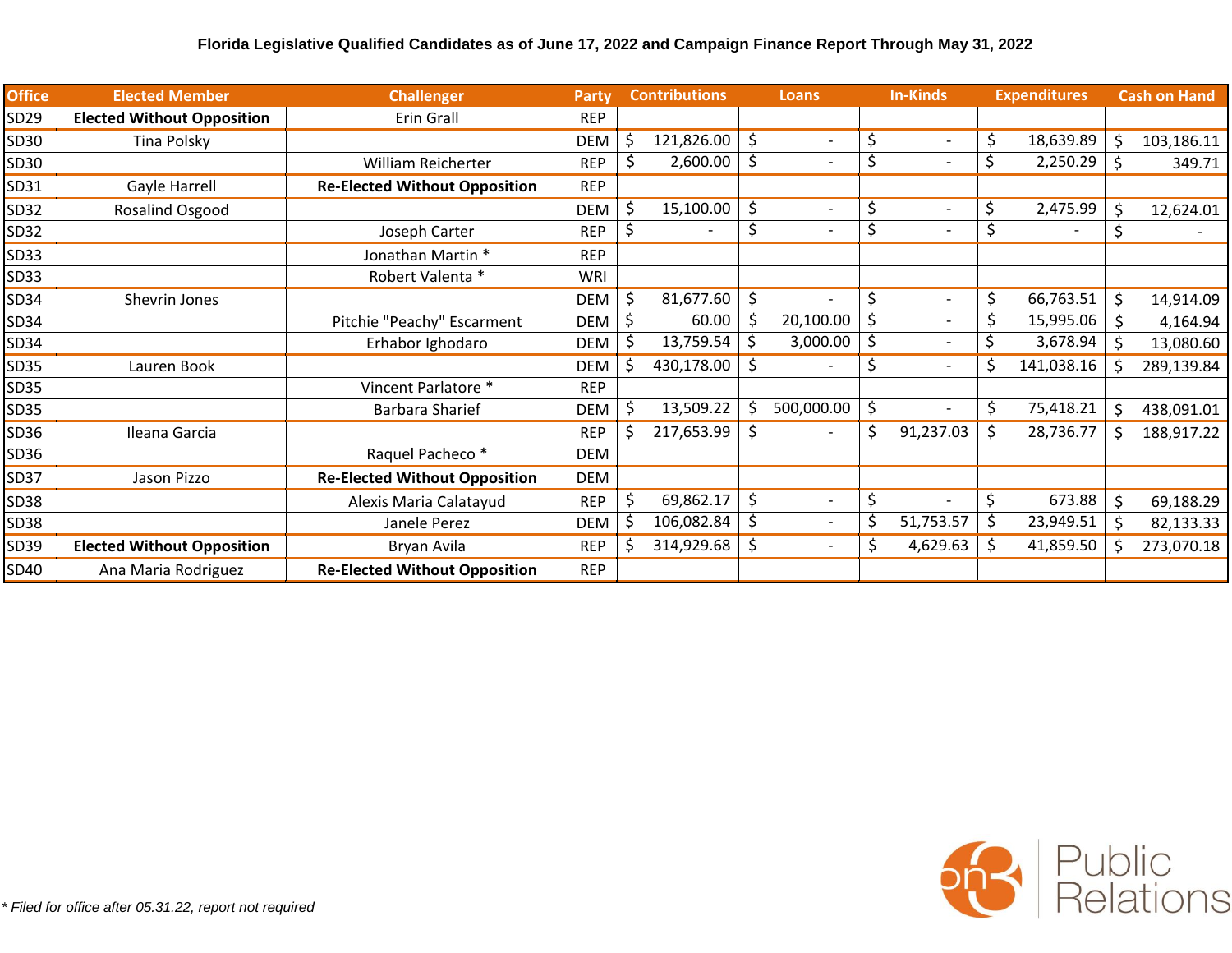| <b>Office</b> | <b>Elected Member</b> | <b>Challenger</b>                    | Party      | <b>Contributions</b> |                    | Loans                    |         | <b>In-Kinds</b> |    | <b>Expenditures</b> |                     | <b>Cash on Hand</b> |
|---------------|-----------------------|--------------------------------------|------------|----------------------|--------------------|--------------------------|---------|-----------------|----|---------------------|---------------------|---------------------|
| HD001         | Michelle Salzman      |                                      | <b>REP</b> | \$<br>128,354.67     | $\zeta$            |                          | \$      | 791.46          |    | \$100,031.65        | \$                  | 28,323.02           |
| HD001         |                       | Mike Hill *                          | <b>REP</b> |                      |                    |                          |         |                 |    |                     |                     |                     |
| HD001         |                       | Franscine C. Mathis                  | <b>DEM</b> | \$<br>100.00         | \$                 |                          | \$      |                 | \$ |                     | \$                  |                     |
| HD002         | Alex Andrade          |                                      | <b>REP</b> | \$<br>110,104.28     | $\zeta$            | $\blacksquare$           | \$      | 1,025.20        | \$ | 66,086.84           | \$                  | 44,017.44           |
| HD002         |                       | Jordan Karr                          | <b>REP</b> | \$<br>3,592.98       | $\zeta$            |                          | \$      |                 | \$ | 9.99                |                     |                     |
| HD002         |                       | <b>Greg Litton</b>                   | <b>REP</b> | \$<br>7,805.00       | $\ddot{\varsigma}$ | $\blacksquare$           | $\zeta$ | $\sim$          | \$ | 4,778.63            | $\ddot{\mathsf{S}}$ | 3,026.37            |
| HD002         |                       | Carollyn Taylor                      | DEM        | \$<br>5,619.76       | $\ddot{\varsigma}$ |                          | \$      | 393.70          | \$ | 5,298.45            | \$                  | 321.31              |
| HD003         |                       | Mariya Calkins                       | <b>REP</b> | \$<br>82,114.00      | -\$                | 77,777.00                | \$      | 1,000.00        | .S | 56,367.14           | Ŝ.                  | 103,523.86          |
| HD003         |                       | Sandra Maddox *                      | WRI        |                      |                    |                          |         |                 |    |                     |                     |                     |
| HD003         |                       | Joel Rudman                          | <b>REP</b> | \$<br>88,279.26      | \$                 | 80,000.00                | \$      | 120.00          | \$ | 30,798.76           | \$                  | 137,480.50          |
| HD004         | Patt Maney            | <b>Re-Elected Without Opposition</b> | <b>REP</b> |                      |                    |                          |         |                 |    |                     |                     |                     |
| HD005         |                       | Shane Abbott                         | <b>REP</b> | \$<br>344,825.00     | -\$                | 10,000.00                | \$      | 4,410.92        | Ŝ. | 81,568.41           | Ś                   | 273,256.59          |
| HD005         |                       | Vance Coley                          | <b>REP</b> | \$<br>76,228.00      | \$                 |                          | \$      | 2,600.00        | \$ | 30,975.62           | $\mathsf{\dot{S}}$  | 45,252.38           |
| HD005         |                       | <b>Clint Pate</b>                    | <b>REP</b> | \$<br>40,823.00      | $\zeta$            | 1,000.00                 | \$      | 2,980.18        | \$ | 5,127.02            | $\zeta$             | 36,695.98           |
| HD006         |                       | <b>Brian Clowdus</b>                 | <b>REP</b> | \$<br>65,019.64      | \$                 |                          |         | \$11,220.86     | Š. | 36,124.95           | $\mathsf{S}$        | 28,894.69           |
| HD006         |                       | <b>Griff Griffitts</b>               | <b>REP</b> | \$<br>277,715.00     | \$                 |                          | \$      |                 | Ś. | 58,575.20           | Š.                  | 219,139.80          |
| HD007         | Jason Shoaf           | <b>Re-Elected Without Opposition</b> | <b>REP</b> |                      |                    |                          |         |                 |    |                     |                     |                     |
| HD008         |                       | Curt Bender *                        | <b>REP</b> |                      |                    |                          |         |                 |    |                     |                     |                     |
| HD008         |                       | <b>Hubert Brown</b>                  | DEM        | \$<br>8,600.00       | \$                 |                          | \$      |                 | \$ |                     | \$                  | 8,600.00            |
| HD008         |                       | <b>Gallop Franklin</b>               | <b>DEM</b> | \$<br>53,960.00      | \$                 | 20,000.00                | \$      | 500.00          | \$ | 831.20              | \$                  | 73,128.80           |
| HD008         |                       | <b>Gregory James</b>                 | <b>DEM</b> | \$<br>1,000.00       | $\zeta$            |                          | \$      |                 | \$ |                     | \$                  | 1,000.00            |
| HD008         |                       | Sharon Janet Lettman-Hicks *         | <b>DEM</b> |                      |                    |                          |         |                 |    |                     |                     |                     |
| HD008         |                       | Marie Rattigan                       | DEM        | \$<br>2,830.86       | \$                 |                          | \$      | 350.00          | \$ | 800.00              | \$                  | 2,030.86            |
| HD009         | <b>Allison Tant</b>   |                                      | <b>DEM</b> | \$<br>330,801.95     | $\zeta$            |                          | \$      | 34,516.41       | \$ | 9,000.57            | $\mathsf{\dot{S}}$  | 321,801.38          |
| HD009         |                       | Ashley Guy                           | <b>REP</b> | \$<br>21,395.00      | \$                 | 50,000.00                | \$      |                 | \$ | 2,620.60            | \$                  | 68,774.40           |
| HD010         | Chuck Brannan         | <b>Re-Elected Without Opposition</b> | <b>REP</b> |                      |                    |                          |         |                 |    |                     |                     |                     |
| HD011         | Sam Garrison          |                                      | <b>REP</b> | \$<br>139,500.00     | $\zeta$            | $\blacksquare$           | \$      | 2,627.46        | \$ | 33,249.08           | \$                  | 106,250.92          |
| HD011         |                       | Cornelius Jones                      | <b>DEM</b> | \$<br>3,314.53       | \$                 |                          | \$      |                 | \$ | 671.22              | $\zeta$             | 2,643.31            |
| HD012         | Wyman Duggan          | <b>Re-Elected Without Opposition</b> | <b>REP</b> |                      |                    |                          |         |                 |    |                     |                     |                     |
| HD013         | Angie Nixon           |                                      | DEM        | \$<br>50,533.54      | \$                 | $\overline{\phantom{0}}$ | \$      | 1,121.60        | \$ | 7,965.02            | \$                  | 42,568.52           |
| HD013         |                       | LaCiara Masline                      | <b>NPA</b> | \$<br>626.93         | \$                 |                          | \$      | 115.12          | Ś  | 883.87              | \$                  | (256.94)            |
| HD013         |                       | Delaine Smith *                      | <b>DEM</b> |                      |                    |                          |         |                 |    |                     |                     |                     |
| HD014         |                       | Kimberly Daniels *                   | <b>DEM</b> |                      |                    |                          |         |                 |    |                     |                     |                     |
| HD014         |                       | <b>Garrett Dennis</b>                | DEM        | \$<br>37,743.44      | $\zeta$            |                          | \$      | $\blacksquare$  | \$ | 24,317.58           | \$                  | 13,425.86           |

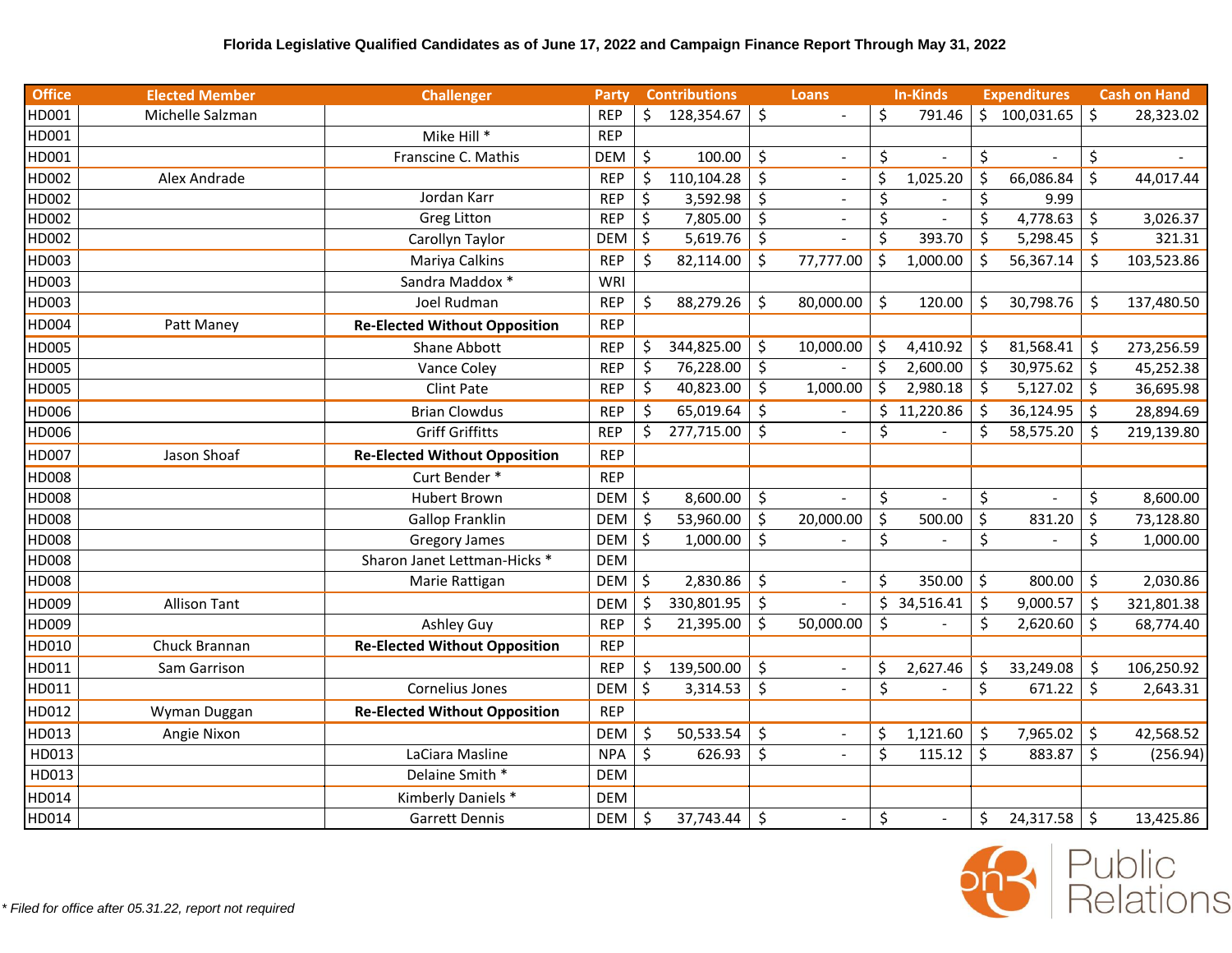| <b>Office</b> | <b>Elected Member</b> | <b>Challenger</b>                    | Party      | <b>Contributions</b> |                    | <b>Loans</b>   |         | <b>In-Kinds</b> |         | <b>Expenditures</b> |         | <b>Cash on Hand</b> |
|---------------|-----------------------|--------------------------------------|------------|----------------------|--------------------|----------------|---------|-----------------|---------|---------------------|---------|---------------------|
| HD014         |                       | Iris Hinton                          | <b>DEM</b> | \$                   | \$                 |                | \$      |                 | \$      |                     | \$      |                     |
| HD014         |                       | Patrice Wynette Jones *              | <b>WRI</b> |                      |                    |                |         |                 |         |                     |         |                     |
| HD014         |                       | <b>Mincy Pollock</b>                 | DEM        | \$<br>43,657.84      | \$                 |                | \$      | 1,368.38        | \$      | 18,813.65           | $\zeta$ | 24,844.19           |
| HD015         |                       | Dean Black                           | <b>REP</b> | 113,315.00           |                    | 100,000.00     |         | 107.06          |         | 8,760.64            | \$      | 204,554.36          |
| HD015         |                       | <b>Emily Nunez</b>                   | <b>REP</b> | \$<br>31,900.22      | $\zeta$            |                | \$      | $\sim$          | \$      | 5,877.96            | \$      | 26,022.26           |
| HD015         |                       | Jerry Steckloff *                    | <b>WRI</b> |                      |                    |                |         |                 |         |                     |         |                     |
| HD016         |                       | Richard Hartley *                    | <b>WRI</b> |                      |                    |                |         |                 |         |                     |         |                     |
| HD016         |                       | Kiyan Michael                        | <b>REP</b> | \$<br>19,895.76      | \$                 |                | \$      | 1,208.00        | \$      | 914.73              | \$      | 18,981.03           |
| HD016         |                       | Wayne Harley Moore *                 | WRI        |                      |                    |                |         |                 |         |                     |         |                     |
| HD016         |                       | Lake Ray                             | <b>REP</b> | \$<br>124,397.00     | $\zeta$            | 50,000.00      | \$      | 500.00          | \$      | 34,934.45           | \$      | 139,462.55          |
| HD016         |                       | <b>Chet Stokes</b>                   | <b>REP</b> | \$<br>118,794.99     | \$                 | 150,000.00     | $\zeta$ |                 | \$      | 1,968.20            | \$      | 266,826.79          |
| HD017         |                       | Michael Anderson                     | <b>DEM</b> | \$<br>1,168.45       | -\$                |                | \$      | 257.79          | $\zeta$ | 635.45              | \$      | 533.00              |
| HD017         |                       | Jessica Baker                        | <b>REP</b> | \$<br>298,985.00     | $\zeta$            | $\overline{a}$ | \$      | 4,025.00        | $\zeta$ | 39,463.77           | \$      | 259,521.23          |
| HD017         |                       | Christina Meredith                   | <b>REP</b> | \$<br>17,300.00      | $\zeta$            | $\overline{a}$ | \$      |                 | \$      | 141.20              | \$      | 17,158.80           |
| HD018         | Cyndi Stevenson       | <b>Re-Elected Without Opposition</b> | <b>REP</b> |                      |                    |                |         |                 |         |                     |         |                     |
| HD019         | Paul Renner           |                                      | <b>REP</b> | \$<br>142,000.00     | \$                 |                | \$      | 6,164.84        | \$      | 57,005.10           | $\zeta$ | 84,994.90           |
| HD019         |                       | <b>Adam Morley</b>                   | DEM        | \$<br>690.00         | $\zeta$            | 900.00         | $\zeta$ |                 | \$      | 1,394.70            | \$      | 195.30              |
| HD020         | <b>Bobby Payne</b>    |                                      | <b>REP</b> | \$<br>89,820.19      | $\zeta$            | $\blacksquare$ | \$      | 1,368.34        | $\zeta$ | 341.48              | $\zeta$ | 89,478.71           |
| HD020         |                       | Luis Miguel                          | <b>REP</b> | \$<br>2,230.22       | $\ddot{\varsigma}$ |                | \$      |                 | \$      | 1,333.47            | \$      | 896.75              |
| HD021         | Yvonne Hayes Hinson   |                                      | <b>DEM</b> | \$<br>42,963.00      | $\zeta$            |                | \$      | 222.07          | \$      | 7,633.31            | \$      | 35,329.69           |
| HD021         |                       | <b>Hollye Merton</b>                 | <b>REP</b> | \$                   | \$                 | 1,700.00       | $\zeta$ | 150.00          | $\zeta$ | 864.44              | \$      | 835.56              |
| HD022         | <b>Chuck Clemons</b>  |                                      | <b>REP</b> | \$<br>167,352.14     | \$                 |                | \$      | 5,344.46        | \$      | 42,516.10           | \$      | 124,836.04          |
| HD022         |                       | Ty Appiah                            | <b>REP</b> | \$<br>9,525.86       | \$                 |                | \$      | 216.00          | \$      | 6,033.12            | \$      | 3,492.74            |
| HD022         |                       | Olysha Magruder                      | <b>DEM</b> | \$<br>30,554.35      | \$                 | 6,000.00       | \$      | 476.28          | \$      | 25,988.09           | \$      | 10,566.26           |
| HD022         |                       | <b>Brandon Peters</b>                | DEM        | \$<br>82,792.62      | $\zeta$            |                | \$      | 100.00          | $\zeta$ | 24,509.69           | \$      | 58,282.93           |
| HD023         | Ralph Massullo        |                                      | <b>REP</b> | \$<br>149,764.43     | \$                 | 1,500,000.00   | \$      | 33.05           | $\zeta$ | 62,628.78           | \$      | 1,587,135.65        |
| HD023         |                       | <b>Tod Cloud</b>                     | <b>REP</b> | \$<br>17,625.00      | $\zeta$            |                | \$      | 200.00          | $\zeta$ | 11,267.42           | \$      | 6,357.58            |
| HD023         |                       | Paul John Reinhardt                  | <b>REP</b> | \$<br>785.00         | $\zeta$            | 3,500.00       | \$      | 97.16           | $\zeta$ | 391.87              | Ś.      | 3,893.13            |
| HD024         | Joe Harding           | <b>Re-Elected Without Opposition</b> | <b>REP</b> |                      |                    |                |         |                 |         |                     |         |                     |
| HD025         |                       | Liz Cornell                          | <b>REP</b> | \$<br>67,725.00      | $\zeta$            |                | \$      |                 | Ś.      | 9,416.51            | $\zeta$ | 58,308.49           |
| HD025         |                       | <b>Banks Helfrich</b>                | <b>NPA</b> | \$<br>6,139.32       | \$                 | 9,510.00       | \$      | 2,000.00        | \$      | 12,343.60           | -\$     | 3,305.72            |
| HD025         |                       | Matthew R. Silbemagel                | <b>REP</b> | \$<br>28,040.00      | $\zeta$            |                | \$      | 30.00           | $\zeta$ | 2,123.90            | \$      | 25,916.10           |
| HD025         |                       | <b>Tom Vail</b>                      | <b>REP</b> | \$<br>3,716.08       | Ŝ.                 | 5,095.78       | \$      |                 | Ś.      | 6,186.69            | $\zeta$ | 2,625.17            |
| HD025         |                       | Taylor Yarkosky                      | <b>REP</b> | \$<br>205,175.00     | $\ddot{\varsigma}$ |                | \$      | 555.76          | \$      | 132,353.24          | $\zeta$ | 72,821.76           |

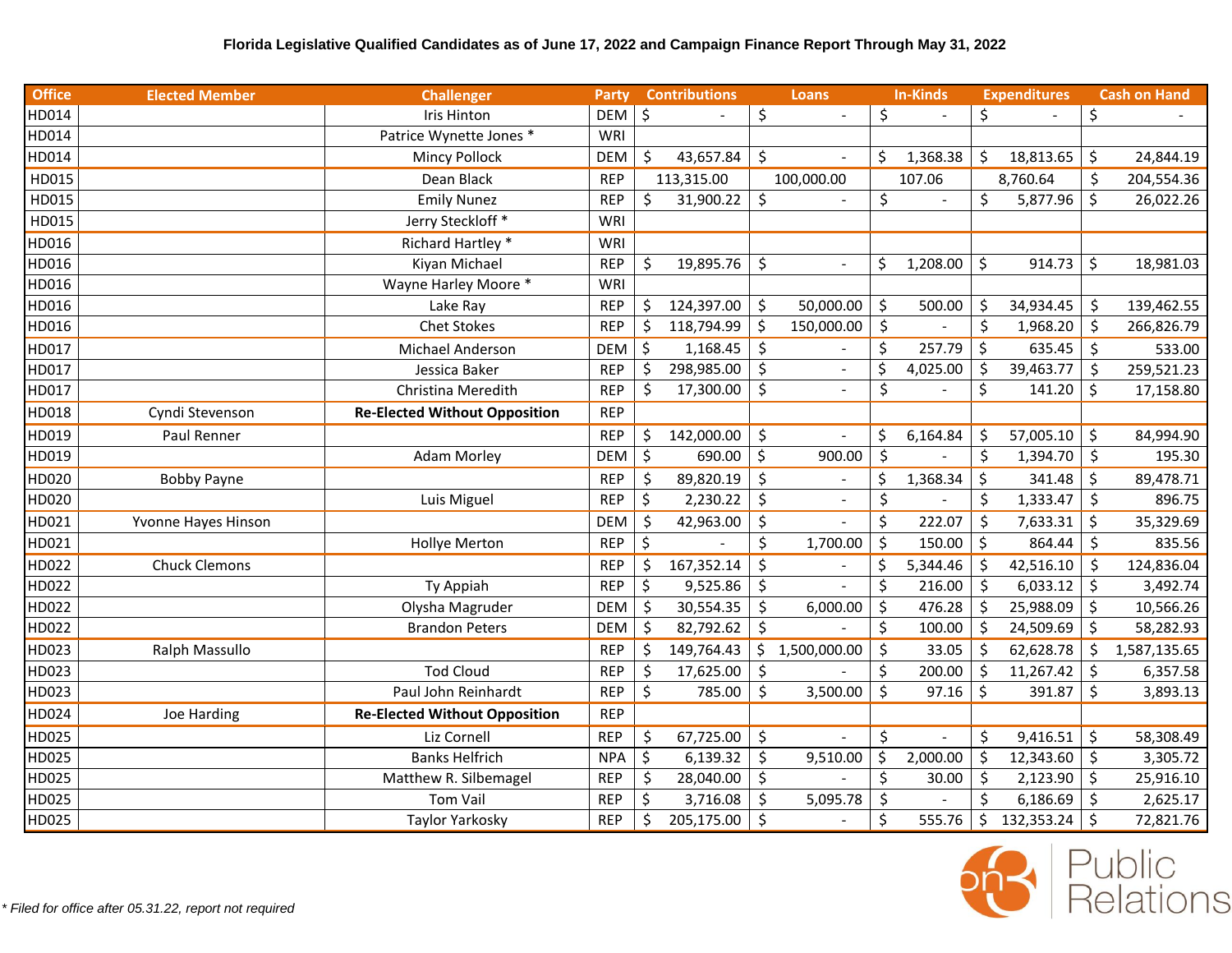| <b>Office</b> | <b>Elected Member</b>  | <b>Challenger</b>                    | Party      |         | <b>Contributions</b> |         | <b>Loans</b>             |         | <b>In-Kinds</b> |                     | <b>Expenditures</b> |         | <b>Cash on Hand</b> |
|---------------|------------------------|--------------------------------------|------------|---------|----------------------|---------|--------------------------|---------|-----------------|---------------------|---------------------|---------|---------------------|
| HD026         | Keith Truenow          |                                      | <b>REP</b> | \$      | 103,855.90           | $\zeta$ |                          | \$      | 1,795.96        | Ś.                  | 60,871.79           | $\zeta$ | 42,984.11           |
| HD026         |                        | Linda Kero <sup>*</sup>              | <b>DEM</b> |         |                      |         |                          |         |                 |                     |                     |         |                     |
| HD027         | <b>Stan McClain</b>    | <b>Re-Elected Without Opposition</b> | <b>REP</b> |         |                      |         |                          |         |                 |                     |                     |         |                     |
| HD028         | Tom Leek               |                                      | <b>REP</b> | \$      | 204,425.00           | \$      | $\sim$                   |         | \$17,614.42     | \$                  | 148,610.33          | $\zeta$ | 55,814.67           |
| HD028         |                        | John Navarra                         | <b>DEM</b> | \$      | 4,011.00             | \$      | $\blacksquare$           | \$      | 1,295.85        | $\zeta$             | 2,820.55            | $\zeta$ | 1,190.45            |
| HD028         |                        | Alex Newman                          | <b>REP</b> | \$      | 10,610.00            | \$      | $\blacksquare$           | \$      | 51.50           | $\ddot{\mathsf{S}}$ | 2,495.99            | $\zeta$ | 8,114.01            |
| HD029         | Webster Barnaby        |                                      | <b>REP</b> | \$      | 133,655.00           | \$      | $\overline{\phantom{a}}$ | \$      | 1,572.74        | \$                  | 30,661.52           | -\$     | 102,993.48          |
| HD029         | Elizabeth Fetterhoff   |                                      | <b>REP</b> | \$      | 114,248.76           | $\zeta$ |                          | \$      | 940.20          | \$                  | 41,767.26           | \$      | 72,481.50           |
| HD029         |                        | <b>Rick Karl</b>                     | <b>DEM</b> | \$      | 9,625.00             | \$      |                          | \$      |                 | \$                  | 216.00              | \$      | 9,409.00            |
| HD030         |                        | Vic Baker*                           | WRI        |         |                      |         |                          |         |                 |                     |                     |         |                     |
| HD030         |                        | Robyn Hattaway                       | <b>REP</b> | \$      | 67,979.44            | \$      | $\sim$                   | \$      | 3,232.27        | \$                  | 15,159.43           | $\zeta$ | 52,820.01           |
| HD030         |                        | <b>Chase Tramont</b>                 | <b>REP</b> | \$      | 126,985.00           | $\zeta$ | $\overline{a}$           | \$      | 48.00           | \$                  | 138,159.95          | \$      | (11, 174.95)        |
| HD031         | <b>Tyler Sirois</b>    | <b>Re-Elected Without Opposition</b> | <b>REP</b> |         |                      |         |                          |         |                 |                     |                     |         |                     |
| HD032         | Thad Altman            | <b>Re-Elected Without Opposition</b> | <b>REP</b> |         |                      |         |                          |         |                 |                     |                     |         |                     |
| HD033         | Randy Fine             |                                      | <b>REP</b> | \$      | 129,083.00           | \$      | $\blacksquare$           | \$      | 75.12           | \$                  | 54,417.44           | \$      | 74,665.56           |
| HD033         |                        | Anthony Yantz                        | <b>DEM</b> | \$      | 6,899.00             | \$      |                          | \$      | 250.00          | $\zeta$             | 2,420.82            | $\zeta$ | 4,478.18            |
| HD034         |                        | Robert Brackett                      | <b>REP</b> | \$      | 112,300.00           | \$      | 5,000.00                 | \$      | 5,562.97        | \$                  | 2,626.78            | \$      | 114,673.22          |
| HD034         |                        | Karen Greb <sup>*</sup>              | <b>DEM</b> |         |                      |         |                          |         |                 |                     |                     |         |                     |
| HD034         |                        | Karen Hiltz                          | <b>REP</b> | \$      | 20,875.00            | $\zeta$ | 50,000.00                | \$      | 540.00          | \$                  | 20,760.92           | \$      | 50,114.08           |
| HD035         | <b>Fred Hawkins</b>    |                                      | <b>REP</b> | \$      | 206,225.00           | \$      |                          | \$      | 5,657.61        | $\zeta$             | 96,104.67           | $\zeta$ | 110,120.33          |
| HD035         |                        | Rishi Bagga                          | <b>DEM</b> | \$      | 25,542.00            | \$      | $\blacksquare$           | \$      | 2,611.57        | \$                  | 8,382.96            | \$      | 17,159.04           |
| HD035         |                        | Kenneth Davenport                    | <b>REP</b> | \$      | 6,818.78             | $\zeta$ |                          | \$      | 9,319.59        | Ś                   | 1,646.99            | \$      | 5,171.79            |
| HD035         |                        | Tom Keen                             | <b>DEM</b> | \$      | 14,005.40            | \$      | 5,100.00                 | $\zeta$ |                 | \$                  | 14,961.20           | \$      | 4,144.20            |
| HD035         |                        | Dianna Liebnitzky                    | <b>REP</b> | \$      | 947.00               | \$      | 100.00                   | \$      | $\blacksquare$  | \$                  | 6.48                | \$      | 1,040.52            |
| HD035         |                        | Tahitiana "T" Munoz-Chaffin          | <b>DEM</b> | \$      | 2,230.00             | $\zeta$ |                          | $\zeta$ | $\mathbb{L}$    | \$                  | 1,669.77            | \$      | 560.23              |
| HD036         |                        | Rod Joseph *                         | <b>DEM</b> |         |                      |         |                          |         |                 |                     |                     |         |                     |
| HD036         |                        | Angel Perry                          | <b>REP</b> | \$      | 5,643.00             | $\zeta$ |                          | \$      | 65.00           | \$                  | 3,456.61            | $\zeta$ | 2,186.39            |
| HD036         |                        | Rachel Plakon                        | <b>REP</b> | \$      | 185,551.00           | \$      | 10,100.00                | \$      | 3,600.00        | \$                  | 29,184.19           | \$      | 166,466.81          |
| HD036         |                        | Deborah Poulalion *                  | <b>DEM</b> |         |                      |         |                          |         |                 |                     |                     |         |                     |
| HD036         |                        | <b>Richard Santos</b>                | <b>REP</b> | \$      | 7,090.22             | \$      | 2,500.00                 | \$      | 1,250.00        | \$                  | 5,485.72            | \$      | 4,104.50            |
| HD037         | Carlos Guillermo Smith |                                      | <b>DEM</b> | \$      | 95,246.21            | $\zeta$ |                          | \$      | 5,075.00        | \$                  | 26,254.40           | $\zeta$ | 68,991.81           |
| HD037         |                        | Susan Plasencia                      | <b>REP</b> | $\zeta$ | 46,311.00            | $\zeta$ | 50.00                    | \$      | 200.00          | \$                  | 6,234.34            | $\zeta$ | 40,126.66           |
| HD037         |                        | <b>Kris Stark</b>                    | <b>REP</b> | \$      |                      | \$      |                          | \$      |                 | \$                  |                     | \$      |                     |
| HD038         | David Smith            |                                      | <b>REP</b> | \$      | 304,461.52           | $\zeta$ |                          | \$      | 1,907.84        | \$                  | 46,609.09           | Ś.      | 257,852.43          |

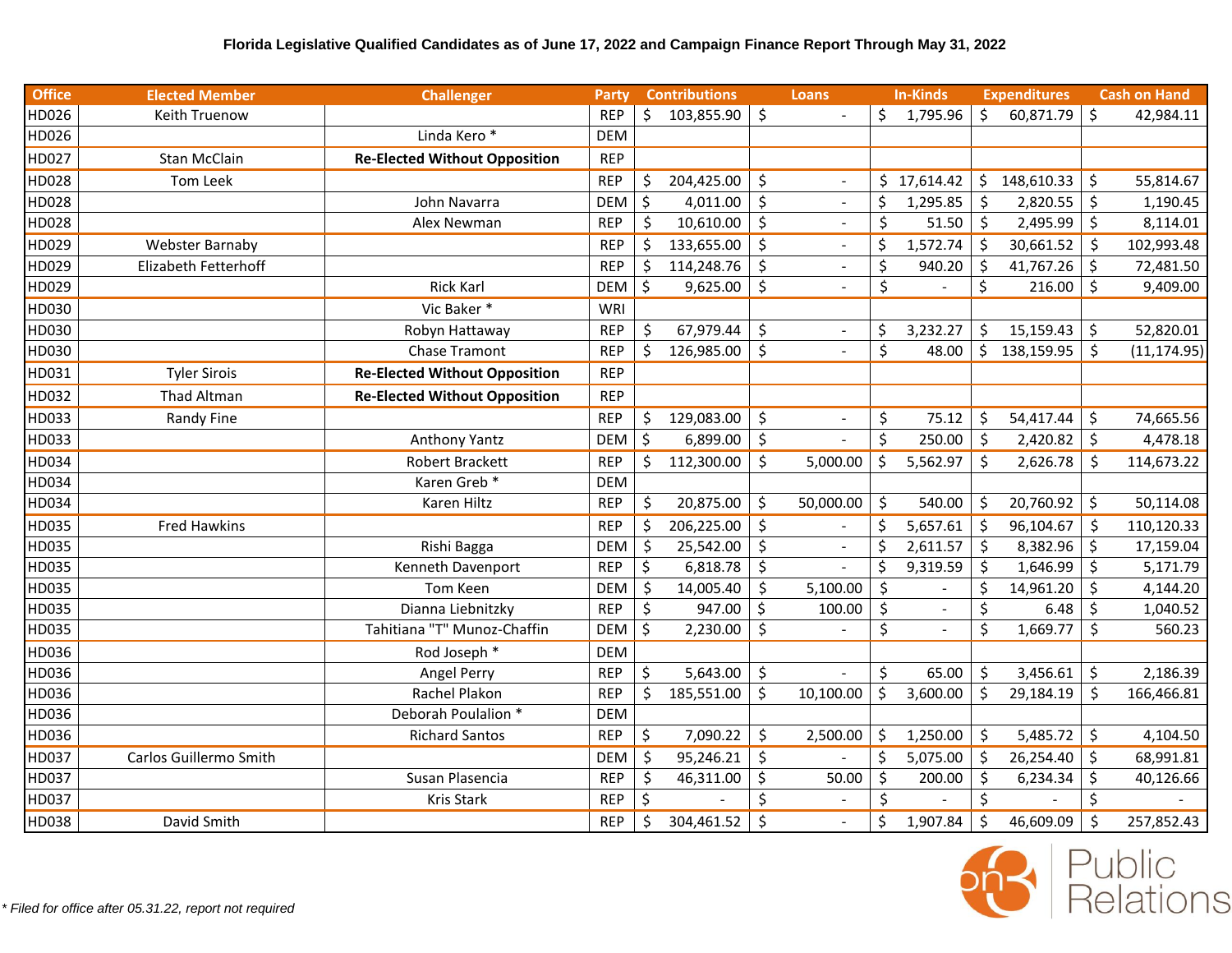| <b>Office</b> | <b>Elected Member</b>   | <b>Challenger</b>       | Party      | <b>Contributions</b> |         | <b>Loans</b>   |    | In-Kinds       |         | <b>Expenditures</b> |         | <b>Cash on Hand</b> |
|---------------|-------------------------|-------------------------|------------|----------------------|---------|----------------|----|----------------|---------|---------------------|---------|---------------------|
| HD038         |                         | Mark Caruso             | <b>DEM</b> | Ś.<br>1,310.00       | \$      | 100.00         | \$ | 5.90           | \$      | 2,645.81            | \$      | (1, 235.81)         |
| HD038         |                         | Dominique Douglas *     | <b>DEM</b> |                      |         |                |    |                |         |                     |         |                     |
| HD038         |                         | Sarah Henry             | <b>DEM</b> | \$<br>28,687.00      | \$      |                | \$ | 148.89         | $\zeta$ | 7,868.73            | \$      | 20,818.27           |
| HD038         |                         | Ed Measom               | <b>DEM</b> | \$<br>2,753.54       | \$      | 10,000.00      | \$ | 12.83          | $\zeta$ | 3,781.22            | \$      | 8,972.32            |
| HD038         |                         | Patrick D. Weingart     | <b>REP</b> | \$<br>1,766.82       | $\zeta$ |                | \$ | 233.18         | $\zeta$ | 13.13               | \$      | 1,753.69            |
| HD038         |                         | Drake Wuertz            | <b>REP</b> | \$<br>26,444.90      | \$      |                | \$ | 671.42         | \$      | 16,010.91           | \$      | 10,433.99           |
| HD039         |                         | Doug Bankson            | <b>REP</b> | \$<br>68,565.22      | $\zeta$ | 1,000.00       | \$ | 1,000.00       | \$      | 5,128.27            | \$      | 64,436.95           |
| HD039         |                         | <b>Charles Hart</b>     | <b>REP</b> | \$<br>32,045.22      | $\zeta$ |                | \$ |                | \$      | 958.61              | $\zeta$ | 31,086.61           |
| HD039         |                         | <b>Tiffany Hughes</b>   | <b>DEM</b> | \$<br>39,933.16      | $\zeta$ | 10,000.00      | \$ | 7,060.00       | \$      | 2,590.73            | \$      | 47,342.43           |
| HD039         |                         | <b>Randall Ross</b>     | <b>REP</b> | \$                   | \$      |                | \$ |                | \$      |                     | \$      |                     |
| HD040         |                         | LaVon Bracy Davis       | <b>DEM</b> | \$<br>40,087.50      | $\zeta$ | $\overline{a}$ | \$ |                | \$      | 14,258.50           | $\zeta$ | 25,829.00           |
| HD040         |                         | <b>Melissa Myers</b>    | <b>DEM</b> | \$<br>25,366.98      | \$      |                | \$ | 2,875.00       | \$      | 20,521.67           | \$      | 4,845.31            |
| HD040         |                         | Nathan Robertson        | <b>REP</b> | \$<br>17,145.00      | \$      | 450.00         | \$ | 420.00         | \$      | 15,485.40           | \$      | 2,109.60            |
| HD041         | <b>Travaris McCurdy</b> |                         | <b>DEM</b> | \$<br>28,650.00      | $\zeta$ |                | \$ | 75.00          | \$      | 21,760.16           | \$      | 6,889.84            |
| HD041         |                         | Bruce Antone *          | <b>DEM</b> |                      |         |                |    |                |         |                     |         |                     |
| HD041         |                         | Robin Denise Harris     | GRE        | \$<br>2,026.66       | $\zeta$ |                | \$ |                | \$      | 150.07              | $\zeta$ | 1,876.59            |
| HD041         |                         | Pam Powell              | <b>DEM</b> | \$<br>11,713.61      | \$      |                | \$ | 255.00         | $\zeta$ | 4,259.81            | $\zeta$ | 7,453.80            |
| HD041         |                         | Shaniqua "Shan" Rose    | <b>DEM</b> | \$<br>3,193.54       | \$      | 5,120.22       | ς  | 6,032.86       | \$      | 79.52               | \$      | 8,234.24            |
| HD042         | Anna Eskamani           |                         | <b>DEM</b> | \$<br>185,360.25     | $\zeta$ |                |    | \$11,689.70    | \$      | 69,425.84           | $\zeta$ | 115,934.41          |
| HD042         |                         | David Dwyer             | <b>REP</b> | \$<br>11,698.61      | \$      | 46,600.88      | Ś. | 2,500.00       | \$      | 15,397.76           | \$      | 42,901.73           |
| HD042         |                         | Bonnie Jackson          | <b>REP</b> | \$<br>20,669.89      | \$      | 10,000.00      | \$ | 1,866.31       | $\zeta$ | 5,600.38            | \$      | 25,069.51           |
| HD043         |                         | Johanna Lopez           | <b>DEM</b> | $\zeta$<br>18,241.72 | $\zeta$ |                | \$ |                | \$      | 1,714.84            | \$      | 16,526.88           |
| HD043         |                         | Jay Rodriguez           | <b>REP</b> | \$<br>1,611.39       | $\zeta$ |                | \$ |                | \$      | 72.26               | \$      | 1,539.13            |
| HD043         |                         | Christopher Wright      | <b>REP</b> | \$<br>3,685.94       | \$      |                | \$ | $\blacksquare$ | \$      | 1,779.19            | \$      | 1,906.75            |
| HD044         | Daisy Morales           |                         | <b>DEM</b> | \$<br>11,590.12      | $\zeta$ | $\overline{a}$ | \$ |                | \$      | 2,146.00            | \$      | 9,444.12            |
| HD044         |                         | Jennifer "Rita" Harris  | <b>DEM</b> | \$<br>25,263.00      | $\zeta$ |                | \$ | 1,250.00       | $\zeta$ | 8,060.99            | \$      | 17,202.01           |
| HD045         |                         | Carolina Amesty         | <b>REP</b> | \$<br>50,070.00      | \$      | 200,000.00     | \$ | 62.84          | \$      | 22,015.96           | \$      | 228,054.04          |
| HD045         |                         | Allie Braswell          | <b>DEM</b> | \$<br>32,840.00      | $\zeta$ | 5,000.00       | \$ | 700.00         | $\zeta$ | 9,783.77            | $\zeta$ | 28,056.23           |
| HD045         |                         | Vennia Francois         | <b>REP</b> | \$<br>108,530.00     | $\zeta$ |                | \$ | 2,767.50       | \$      | 45,651.49           | \$      | 62,878.51           |
| HD045         |                         | Janet Frevola           | <b>REP</b> | \$<br>14,170.00      | $\zeta$ | 4,000.00       | \$ |                | \$      | 11,484.64           | \$      | 6,685.36            |
| HD045         |                         | Bruno Portigliatti      | <b>REP</b> | \$<br>155,680.88     | \$      |                | \$ | 2,000.00       | \$      | 18,443.75           | \$      | 137,237.13          |
| HD045         |                         | Mike Zhao               | <b>REP</b> | \$<br>102,925.83     | $\zeta$ | 90,010.00      | \$ |                | \$      | 27,450.71           | \$      | 165,485.12          |
| HD046         | Kristen Arrington       |                         | <b>DEM</b> | \$<br>85,920.00      | \$      |                | \$ | 2,643.45       | \$      | 29,147.49           | \$      | 56,772.51           |
| HD046         |                         | Christian De La Torre * | <b>REP</b> |                      |         |                |    |                |         |                     |         |                     |

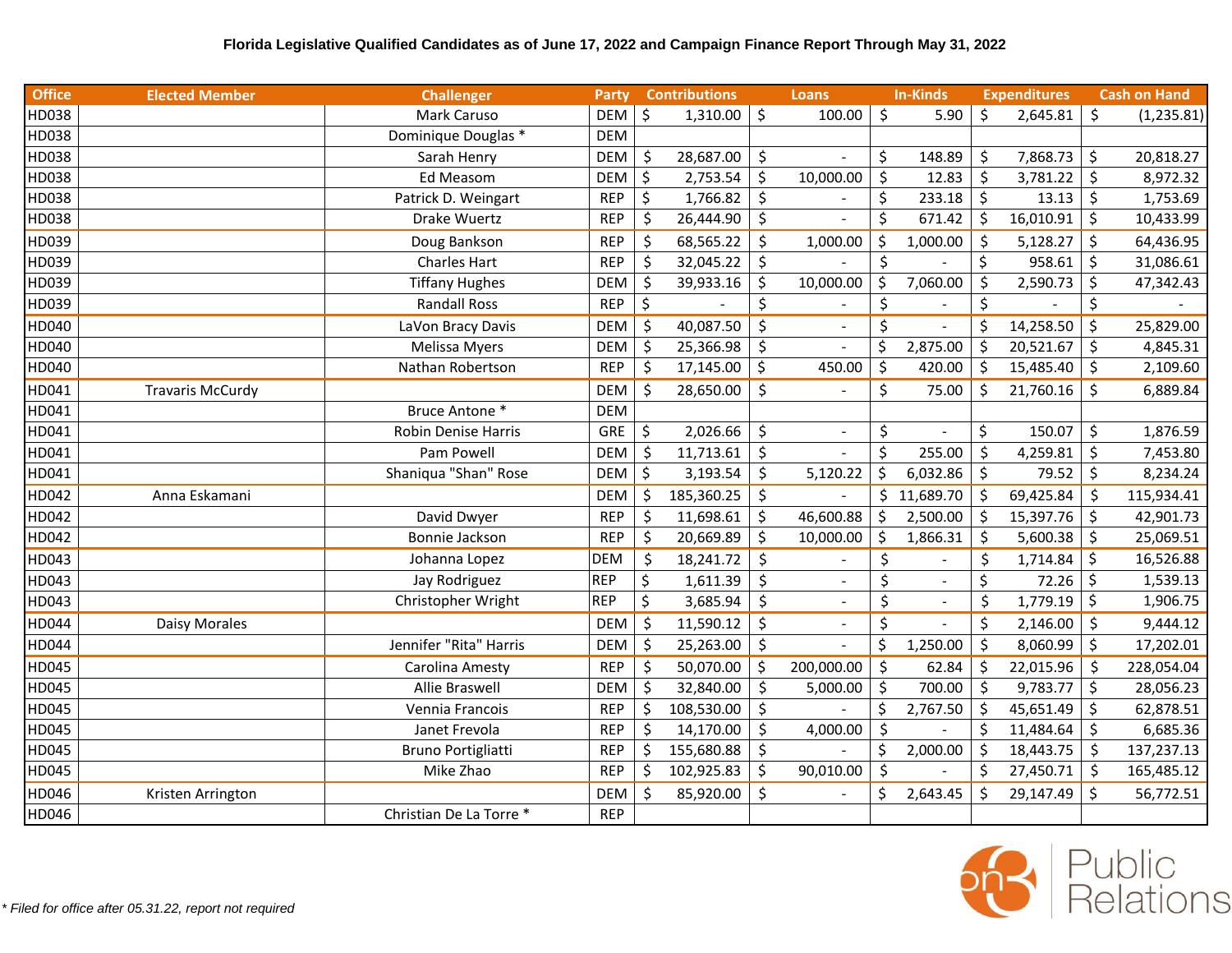| <b>Office</b> | <b>Elected Member</b> | <b>Challenger</b>                    | Party      |         | <b>Contributions</b> |         | <b>Loans</b>             |         | <b>In-Kinds</b> |         | <b>Expenditures</b> |         | <b>Cash on Hand</b> |
|---------------|-----------------------|--------------------------------------|------------|---------|----------------------|---------|--------------------------|---------|-----------------|---------|---------------------|---------|---------------------|
| HD046         |                       | Ivan Rivera                          | <b>NPA</b> | \$      | 50.00                | $\zeta$ | 3,000.00                 | \$      |                 | \$      |                     | \$      | 3,050.00            |
| HD047         |                       | Andrew Jeng                          | <b>DEM</b> | \$      |                      | \$      |                          | \$      | $\sim$          | \$      |                     | \$      |                     |
| HD047         |                       | Dan Marquith                         | <b>DEM</b> | \$      | 20,600.51            | \$      | 2,500.00                 | \$      |                 | \$      | 3,984.06            | \$      | 19,116.45           |
| HD047         |                       | <b>Anthony Nieves</b>                | <b>DEM</b> | $\zeta$ | 533.00               | \$      | 475.00                   | \$      | 160.50          | \$      | 1,153.71            | \$      | (145.71)            |
| HD047         |                       | Paula Stark                          | <b>REP</b> | \$      | 1,300.00             | $\zeta$ |                          | \$      |                 | \$      |                     | \$      | 1,300.00            |
| HD048         | Sam Killebrew         | <b>Re-Elected Without Opposition</b> | <b>REP</b> |         |                      |         |                          |         |                 |         |                     |         |                     |
| HD049         | Melony Bell           | <b>Re-Elected Without Opposition</b> | <b>REP</b> |         |                      |         |                          |         |                 |         |                     |         |                     |
| HD050         |                       | Jennifer Canady                      | <b>REP</b> | \$      | 250,718.04           | $\zeta$ | $\overline{\phantom{a}}$ | \$      | 3,919.52        | \$      | 40,978.63           | \$      | 209,739.41          |
| HD050         |                       | Phillip Walker                       | <b>REP</b> | \$      | 71,595.00            | \$      | $\blacksquare$           | \$      | 1,536.12        | \$      | 13,557.11           | \$      | 58,037.89           |
| HD051         | Josie Tomkow          |                                      | <b>REP</b> | \$      | 97,405.00            | $\zeta$ |                          | \$      | 1,158.68        | $\zeta$ | 31,503.24           | \$      | 65,901.76           |
| HD051         |                       | Bill Olson <sup>*</sup>              | <b>REP</b> |         |                      |         |                          |         |                 |         |                     |         |                     |
| HD052         |                       | <b>Andrew Curtis</b>                 | <b>REP</b> | \$      | 10,725.00            | $\zeta$ |                          | \$      | $\blacksquare$  | \$      | 5,074.19            | $\zeta$ | 5,650.81            |
| HD052         |                       | <b>Rock Daze</b>                     | <b>REP</b> | \$      | 13,426.00            | \$      | 11,580.00                | $\zeta$ |                 | \$      | 3,365.84            | $\zeta$ | 21,640.16           |
| HD052         |                       | Ash Marwah                           | <b>DEM</b> | \$      | 3,517.00             | $\zeta$ | 7,500.00                 | \$      | 75.00           | \$      | 3,197.50            | \$      | 7,819.50            |
| HD052         |                       | John Temple                          | <b>REP</b> | \$      | 121,380.00           | $\zeta$ |                          | \$      | 390.00          | \$      | 941.60              | \$      | 120,438.40          |
| HD053         |                       | Jeff Holcomb                         | <b>REP</b> | \$      | 119,257.00           | $\zeta$ | 2,500.00                 | \$      | 2,725.25        | $\zeta$ | 44,133.71           | $\zeta$ | 77,623.29           |
| HD053         |                       | Anthony Kocovic                      | <b>REP</b> | \$      | 5,980.00             | \$      |                          | \$      | 700.00          | $\zeta$ | 1,357.58            | \$      | 4,622.42            |
| HD053         |                       | Keith Laufenberg                     | <b>DEM</b> | \$      | 500.00               | \$      | 100.00                   | \$      |                 | \$      | 432.15              | \$      | 167.85              |
| HD054         | Randy Maggard         |                                      | <b>REP</b> | \$      | 112,488.28           | $\zeta$ |                          | \$      | 226.16          | \$      | 20,238.68           | $\zeta$ | 92,249.60           |
| HD054         |                       | Ryan Otwell                          | <b>NPA</b> | \$      | 1,890.00             | \$      | 500.00                   | $\zeta$ |                 | \$      | 1,035.77            | $\zeta$ | 1,354.23            |
| HD054         |                       | <b>Brian Staver</b>                  | <b>DEM</b> | \$      | 1,605.26             | \$      | 7,951.14                 | \$      |                 | \$      | 1,930.40            | \$      | 7,626.00            |
| HD055         |                       | Charles 'CJ' John Hacker             | <b>CPF</b> | \$      | 545.00               | $\zeta$ |                          | \$      |                 | \$      | 281.58              | \$      | 263.42              |
| HD055         |                       | <b>Gabriel Papadopoulos</b>          | <b>REP</b> | \$      | 3,635.00             | \$      | 1,134.93                 | \$      | 108.00          | \$      | 1,881.11            | \$      | 2,888.82            |
| HD055         |                       | <b>Brad Sollberger</b>               | <b>REP</b> | \$      |                      | \$      | 600.00                   | \$      |                 | \$      | 590.00              | \$      | 10.00               |
| HD055         |                       | Kevin Steele                         | <b>REP</b> | \$      | 135,586.00           | \$      | 250,000.00               | \$      |                 | \$      | 41,443.90           | \$      | 344,142.10          |
| HD056         |                       | Jayden Cocuzza                       | <b>REP</b> | \$      | 13,227.00            | $\zeta$ | 5,600.00                 | \$      | 1,327.07        | \$      | 13,223.10           | $\zeta$ | 5,603.90            |
| HD056         |                       | Scott Moore                          | <b>REP</b> | \$      | 650.00               | $\zeta$ | 60,000.00                | \$      |                 | \$      | 957.68              | $\zeta$ | 59,692.32           |
| HD056         |                       | <b>Brad Yeager</b>                   | <b>REP</b> | \$      | 40,050.00            | $\zeta$ |                          | \$      |                 | \$      | 568.30              | $\zeta$ | 39,481.70           |
| HD057         |                       | Adam Anderson                        | <b>REP</b> | \$      | 173,975.00           | \$      |                          | \$      | $\blacksquare$  | \$      | 40,914.19           | \$      | 133,060.81          |
| HD057         |                       | Austin Brownfield                    | <b>REP</b> | \$      | 2,142.15             | \$      |                          | \$      | 30.00           | \$      | 280.10              | $\zeta$ | 1,862.05            |
| HD058         |                       | Kim Berfield                         | <b>REP</b> | $\zeta$ | 76,336.00            | $\zeta$ | $\blacksquare$           | $\zeta$ | 515.37          | \$      | 12,896.61           | \$      | 63,439.39           |
| HD058         |                       | Bernie Fensterwald *                 | <b>DEM</b> |         |                      |         |                          |         |                 |         |                     |         |                     |
| HD058         |                       | Jason Holloway                       | <b>REP</b> | \$      | 97,950.00            | $\zeta$ | 15,500.00                | \$      | $\blacksquare$  | \$      | 24,506.85           | \$      | 88,943.15           |
| HD058         |                       | Joseph Saportas                      | DEM        | \$      | 590.00               | $\zeta$ |                          | \$      | $\mathbb{Z}^2$  | \$      | 561.02              | \$      | 28.98               |

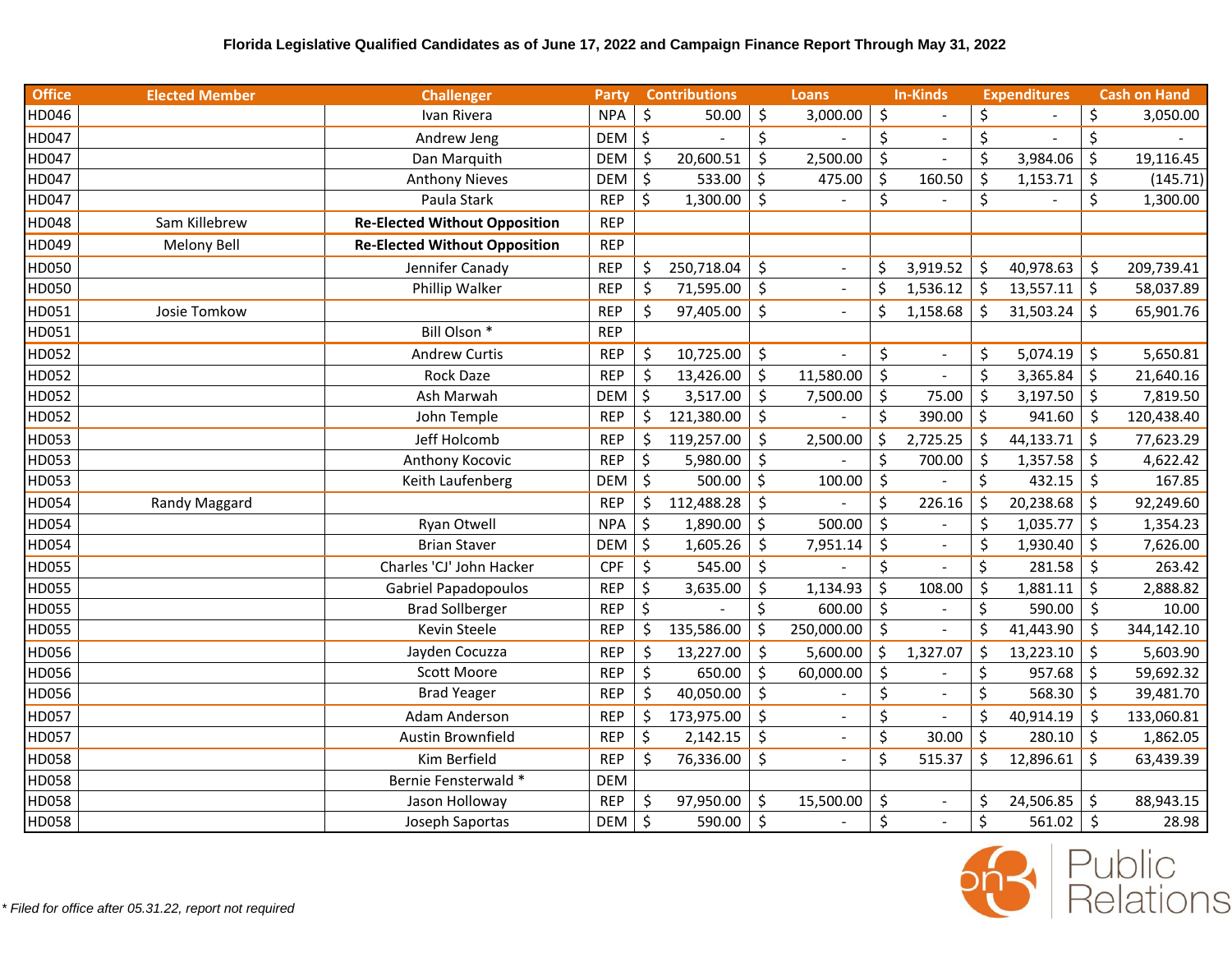| <b>Office</b> | <b>Elected Member</b> | <b>Challenger</b>                    | Party      |                      | <b>Contributions</b> |         | <b>Loans</b>   |         | <b>In-Kinds</b> |         | <b>Expenditures</b> |                     | <b>Cash on Hand</b> |
|---------------|-----------------------|--------------------------------------|------------|----------------------|----------------------|---------|----------------|---------|-----------------|---------|---------------------|---------------------|---------------------|
| HD058         |                       | Jim Vricos                           | <b>REP</b> | \$                   | 10,540.00            | \$      |                | \$      | 1,011.49        | Ŝ.      | 7,482.40            | Ŝ.                  | 3,057.60            |
| HD059         |                       | Dawn Douglas                         | <b>DEM</b> | $\boldsymbol{\zeta}$ |                      | \$      | $\sim$         | \$      |                 | \$      |                     | \$                  |                     |
| HD059         |                       | <b>Berny Jacques</b>                 | <b>REP</b> | $\zeta$              | 131,805.00           | \$      |                | \$      | 2,474.08        | $\zeta$ | 20,721.75           | \$                  | 111,083.25          |
| HD059         |                       | Dipak D. Nadkami                     | <b>REP</b> | \$                   | 55,915.00            | \$      |                | \$      |                 | \$      | 7,827.28            | \$                  | 48,087.72           |
| HD059         |                       | Jennifer Wilson                      | <b>REP</b> | \$                   | 143,380.00           | \$      |                | $\zeta$ | 280.03          | $\zeta$ | 23,039.32           | \$                  | 120,340.68          |
| HD060         |                       | <b>Lindsay Cross</b>                 | <b>DEM</b> | Ś.                   | 160,904.80           | \$      |                | \$      | 1,734.87        | Ś       | 32,656.19           | \$                  | 128,248.61          |
| HD060         |                       | Audrey Henson *                      | <b>REP</b> |                      |                      |         |                |         |                 |         |                     |                     |                     |
| HD061         | Linda Chaney          |                                      | <b>REP</b> | \$                   | 139,085.00           | \$      |                | \$      | 1,594.03        | \$      | 47,587.39           | \$                  | 91,497.61           |
| HD061         |                       | Janet Varnell Warwick *              | <b>DEM</b> |                      |                      |         |                |         |                 |         |                     |                     |                     |
| HD062         | <b>Wengay Newton</b>  |                                      | <b>DEM</b> | $\zeta$              | 29,480.00            | \$      |                | \$      | $\blacksquare$  | \$      | 8,776.13            | $\zeta$             | 20,703.87           |
| HD062         | Michele Rayner        |                                      | <b>DEM</b> | $\zeta$              | 41,017.00            | \$      |                | \$      |                 | \$      | 19,902.49           | \$                  | 21,114.51           |
| HD062         |                       | Jeremy Brown                         | <b>REP</b> | \$                   | 9,326.83             | \$      |                | \$      | 117.18          | Ś.      | 5,463.01            | $\zeta$             | 3,863.82            |
| HD062         |                       | Jesse Philippe                       | <b>DEM</b> | $\zeta$              | 16,626.07            | \$      |                | \$      |                 | \$      | 15,351.01           | \$                  | 1,275.06            |
| HD063         | Dee Hart              | <b>Re-Elected Without Opposition</b> | <b>DEM</b> |                      |                      |         |                |         |                 |         |                     |                     |                     |
| HD064         | Susan Valdes          |                                      | <b>DEM</b> | \$                   | 43,860.00            | \$      |                | \$      | 75.00           | \$      | 6,978.72            | $\zeta$             | 36,881.28           |
| HD064         |                       | Maura Cruz Lanz                      | <b>REP</b> | \$                   | 801.15               | $\zeta$ | 7,000.00       | \$      |                 | \$      | 1,285.11            | $\zeta$             | 6,516.04            |
| HD065         |                       | Karen Gonzalez Pittman               | <b>REP</b> | \$                   | 121,135.94           | \$      |                | \$      | $\overline{a}$  | Ś       | 18,019.18           | \$                  | 103,116.76          |
| HD065         |                       | Jake Hoffman                         | <b>REP</b> | \$                   | 71,017.08            | \$      |                | \$      | 129.00          | $\zeta$ | 25,920.18           | $\dot{\mathsf{S}}$  | 45,096.90           |
| HD065         |                       | Jen McDonald                         | <b>DEM</b> | $\zeta$              | 91,309.04            | \$      |                | \$      | 1,494.83        | \$      | 11,570.83           | $\ddot{\mathsf{S}}$ | 79,738.21           |
| HD065         |                       | Michael Minardi                      | <b>REP</b> | \$                   | 31,425.21            | \$      |                | \$      |                 | \$      | 25,331.64           | $\zeta$             | 6,093.57            |
| HD066         | Traci Koster          |                                      | <b>REP</b> | \$                   | 130,350.00           | \$      |                | $\zeta$ | 510.09          | Ś.      | 25,676.35           | $\zeta$             | 104,673.65          |
| HD066         |                       | David Tillery *                      | <b>DEM</b> |                      |                      |         |                |         |                 |         |                     |                     |                     |
| HD067         | Fentrice Driskell     |                                      | <b>DEM</b> | \$                   | 184,266.72           | \$      | $\blacksquare$ | \$      | 214.00          | \$      | 61,833.96           | \$                  | 122,432.76          |
| HD067         |                       | Lisette Bonano                       | <b>REP</b> | \$                   | 3,267.00             | \$      |                | \$      | 4.99            | \$      | 1,364.17            | \$                  | 1,902.83            |
| HD068         | Lawrence McClure      |                                      | <b>REP</b> | \$                   | 54,040.00            | \$      |                | \$      | 994.27          | \$      | 6,210.30            | $\zeta$             | 47,829.70           |
| HD068         |                       | Paul Hatfield                        | <b>REP</b> | \$                   | 50.00                | \$      |                | \$      |                 | \$      |                     | \$                  | 50.00               |
| HD068         |                       | Lorissa Wright                       | DEM        | \$                   | 1,216.00             | \$      | 100.00         | \$      |                 | \$      | 254.35              | \$                  | 1,061.65            |
| HD069         | Andrew Learned        |                                      | <b>DEM</b> | $\zeta$              | 207,344.48           | \$      |                |         | \$15,196.35     | Ś       | 53,739.84           | $\zeta$             | 153,604.64          |
| HD069         |                       | Daniel Alvarez                       | <b>REP</b> | $\zeta$              | 116,577.00           | $\zeta$ |                | \$      |                 | \$      | 18,425.58           | \$                  | 98,151.42           |
| HD069         |                       | Megan Angel Petty                    | <b>REP</b> | \$                   | 31.00                | \$      |                | \$      | 44.34           | $\zeta$ | 29.84               | $\zeta$             | 1.16                |
| HD070         | Mike Beltran          |                                      | <b>REP</b> | $\zeta$              | 107,060.00           | $\zeta$ |                | \$      | 940.20          | $\zeta$ | 18,968.79           | $\zeta$             | 88,091.21           |
| HD070         |                       | Eleuterio "Junior" Salazar Jr.       | <b>DEM</b> | \$                   | 7,021.82             | \$      |                | \$      | 1,177.24        | \$      | 3,523.95            | \$                  | 3,497.87            |
| HD071         | Will Robinson         | <b>Re-Elected Without Opposition</b> | <b>REP</b> |                      |                      |         |                |         |                 |         |                     |                     |                     |

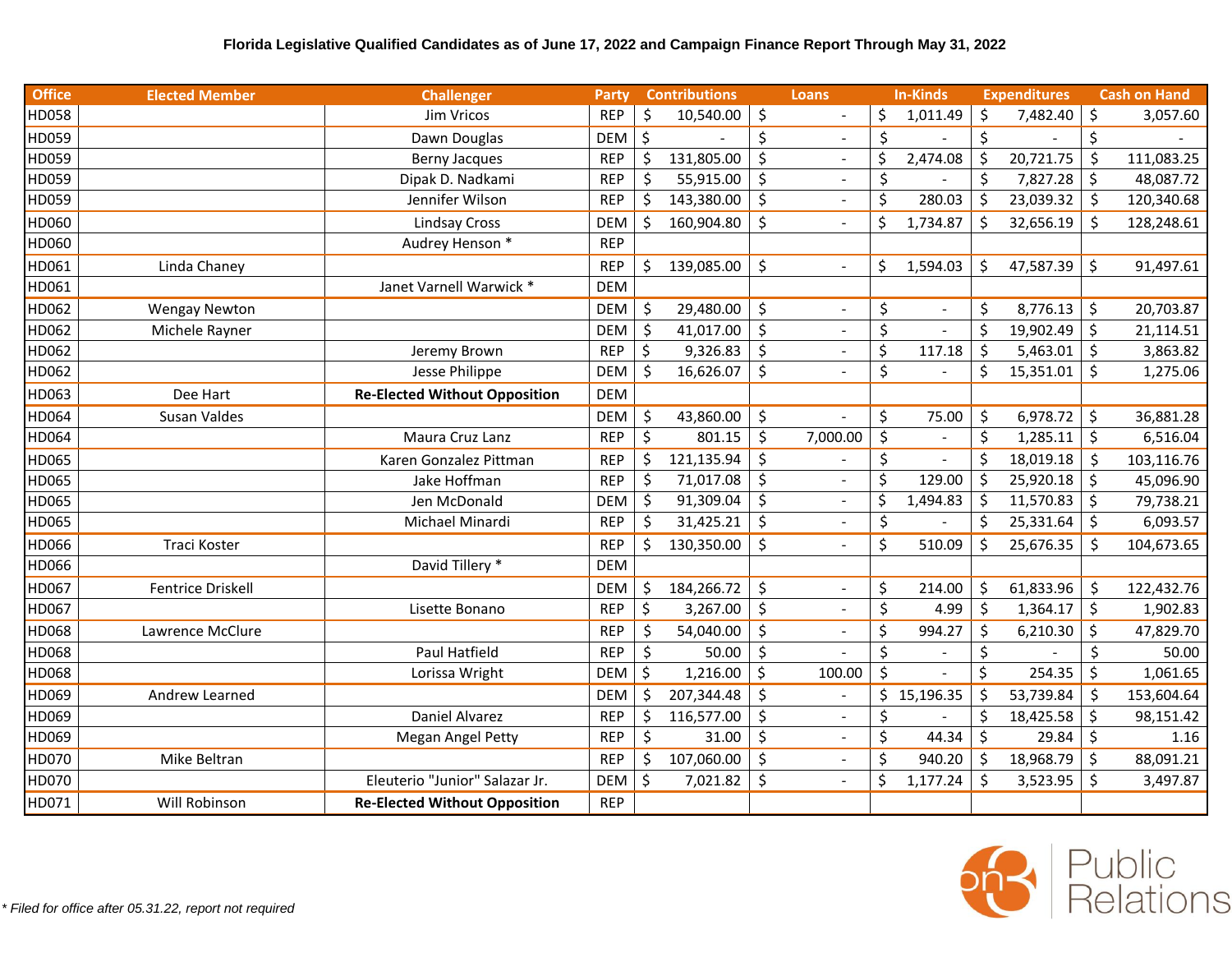| <b>Office</b> | <b>Elected Member</b> | <b>Challenger</b>                    | Party      | <b>Contributions</b> |         | Loans          | <b>In-Kinds</b> |          | <b>Expenditures</b> |           |         | <b>Cash on Hand</b> |
|---------------|-----------------------|--------------------------------------|------------|----------------------|---------|----------------|-----------------|----------|---------------------|-----------|---------|---------------------|
| HD072         | <b>Tommy Gregory</b>  |                                      | <b>REP</b> | \$<br>139,320.22     | $\zeta$ |                |                 | 2,404.60 | \$                  | 43,576.11 | $\zeta$ | 95,744.11           |
| HD072         |                       | Roberts Guy Dameus *                 | <b>DEM</b> |                      |         |                |                 |          |                     |           |         |                     |
| HD073         | Fiona McFarland       |                                      | <b>REP</b> | \$<br>129,823.95     | \$      | $\overline{a}$ | \$              | 451.25   | \$                  | 30,870.03 | \$      | 98,953.92           |
| HD073         |                       | Derek Reich                          | <b>DEM</b> | \$<br>100.00         | $\zeta$ |                | \$              |          | \$                  |           | \$      | 100.00              |
| HD074         | James Buchanan        | <b>Re-Elected Without Opposition</b> | <b>REP</b> |                      |         |                |                 |          |                     |           |         |                     |
| HD075         | <b>Michael Grant</b>  | <b>Re-Elected Without Opposition</b> | <b>REP</b> |                      |         |                |                 |          |                     |           |         |                     |
| HD076         | Spencer Roach         | <b>Re-Elected Without Opposition</b> | <b>REP</b> |                      |         |                |                 |          |                     |           |         |                     |
| HD077         |                       | Eric Engelhart                       | <b>DEM</b> | \$<br>266.00         | \$      | 3,500.00       | \$              | 1,000.00 | \$                  | $\sim$    | \$      | 3,766.00            |
| HD077         |                       | <b>Tiffany Esposito</b>              | <b>REP</b> | \$<br>122,795.00     | $\zeta$ |                | \$              |          | \$                  | 21,423.68 | \$      | 101,371.32          |
| HD077         |                       | Ford O'Connell                       | <b>REP</b> | \$<br>23,723.43      | \$      | 150,000.00     | \$              |          | Ś.                  | 449.40    | $\zeta$ | 173,274.03          |
| HD078         | Jenna Persons-Mulicka |                                      | <b>REP</b> | \$<br>121,021.44     | $\zeta$ |                | \$              | 520.10   | \$                  | 37,324.63 | $\zeta$ | 83,696.81           |
| HD078         |                       | <b>Howard Sapp</b>                   | <b>DEM</b> | \$<br>50.00          | \$      |                | \$              | 290.00   | \$                  |           | \$      | 50.00               |
| HD079         | Mike Giallombardo     | <b>Re-Elected Without Opposition</b> | <b>REP</b> |                      |         |                |                 |          |                     |           |         |                     |
| HD080         | Adam Botana           |                                      | <b>REP</b> | \$<br>121,872.87     | \$      |                | \$              | 206.21   | \$                  | 31,956.80 | \$      | 89,916.07           |
| HD080         |                       | Mitchel Schlayer                     | <b>DEM</b> | \$<br>850.00         | $\zeta$ | $\overline{a}$ | \$              |          | \$                  | 128.63    | \$      | 721.37              |
| HD081         | <b>Bob Rommel</b>     | <b>Re-Elected Without Opposition</b> | <b>REP</b> |                      |         |                |                 |          |                     |           |         |                     |
| HD082         | Lauren Melo           | <b>Re-Elected Without Opposition</b> | <b>REP</b> |                      |         |                |                 |          |                     |           |         |                     |
| HD083         | Kaylee Tuck           | <b>Re-Elected Without Opposition</b> | <b>REP</b> |                      |         |                |                 |          |                     |           |         |                     |
| HD084         | Dana Trabulsy         |                                      | <b>REP</b> | \$<br>108,889.00     | \$      |                | \$              | 981.65   | \$                  | 3,403.44  | \$      | 105,485.56          |
| HD084         |                       | <b>Forest Blanton</b>                | <b>DEM</b> | \$                   | \$      | 10,000.00      | $\zeta$         |          | \$                  | 1,800.82  | \$      | 8,199.18            |
| HD085         | Toby Overdorf         |                                      | <b>REP</b> | \$<br>130,831.04     | \$      |                | \$              | 1,086.70 | \$                  | 26,448.03 | \$      | 104,383.01          |
| HD085         |                       | <b>Curtis Tucker</b>                 | <b>DEM</b> | \$                   | \$      | 100.00         | \$              |          | \$                  | 6.16      | \$      | 93.84               |
| HD086         | John Snyder           |                                      | <b>REP</b> | \$<br>139,666.73     | $\zeta$ |                | \$              | 1,436.37 | \$                  | 28,965.23 | \$      | 110,701.50          |
| HD086         |                       | Raymond Denzel                       | DEM        | \$<br>415.00         | \$      | 559.00         | $\zeta$         |          | \$                  | 530.23    | $\zeta$ | 443.77              |
| HD087         | <b>Mike Caruso</b>    |                                      | <b>REP</b> | \$<br>109,375.00     | \$      |                | \$              | 100.16   | \$                  | 19,784.84 | \$      | 89,590.16           |
| HD087         |                       | Jane Justice *                       | <b>REP</b> |                      |         |                |                 |          |                     |           |         |                     |
| HD087         |                       | Sienna Osta                          | DEM        | \$<br>992.64         | \$      | 1,852.00       | \$              | 300.00   | \$                  | 299.76    | \$      | 2,544.88            |
| HD088         | Tae Edmonds           |                                      | <b>DEM</b> | \$<br>1,100.00       | $\zeta$ |                | \$              |          | \$                  | 873.97    | \$      | 226.03              |
| HD088         |                       | Roz Stevens *                        | <b>REP</b> |                      |         |                |                 |          |                     |           |         |                     |
| HD089         | <b>David Silvers</b>  |                                      | <b>REP</b> | \$<br>47,000.00      | $\zeta$ |                | \$              | 75.00    | \$                  | 2,802.89  | $\zeta$ | 44,197.11           |
| HD089         |                       | Daniel Judiel Zapata                 | <b>REP</b> | \$<br>16,105.00      | \$      |                | \$              |          | \$                  | 6,666.01  | $\zeta$ | 9,438.99            |
| HD090         | Joe Casello           |                                      | <b>DEM</b> | \$<br>22,350.00      | $\zeta$ | $\overline{a}$ | \$              | 75.00    | \$                  | 12,894.20 | Š.      | 9,455.80            |
| HD090         |                       | Keith Feit                           | <b>REP</b> | \$<br>11,755.00      | \$      |                | \$              |          | \$                  | 3,708.39  | $\zeta$ | 8,046.61            |

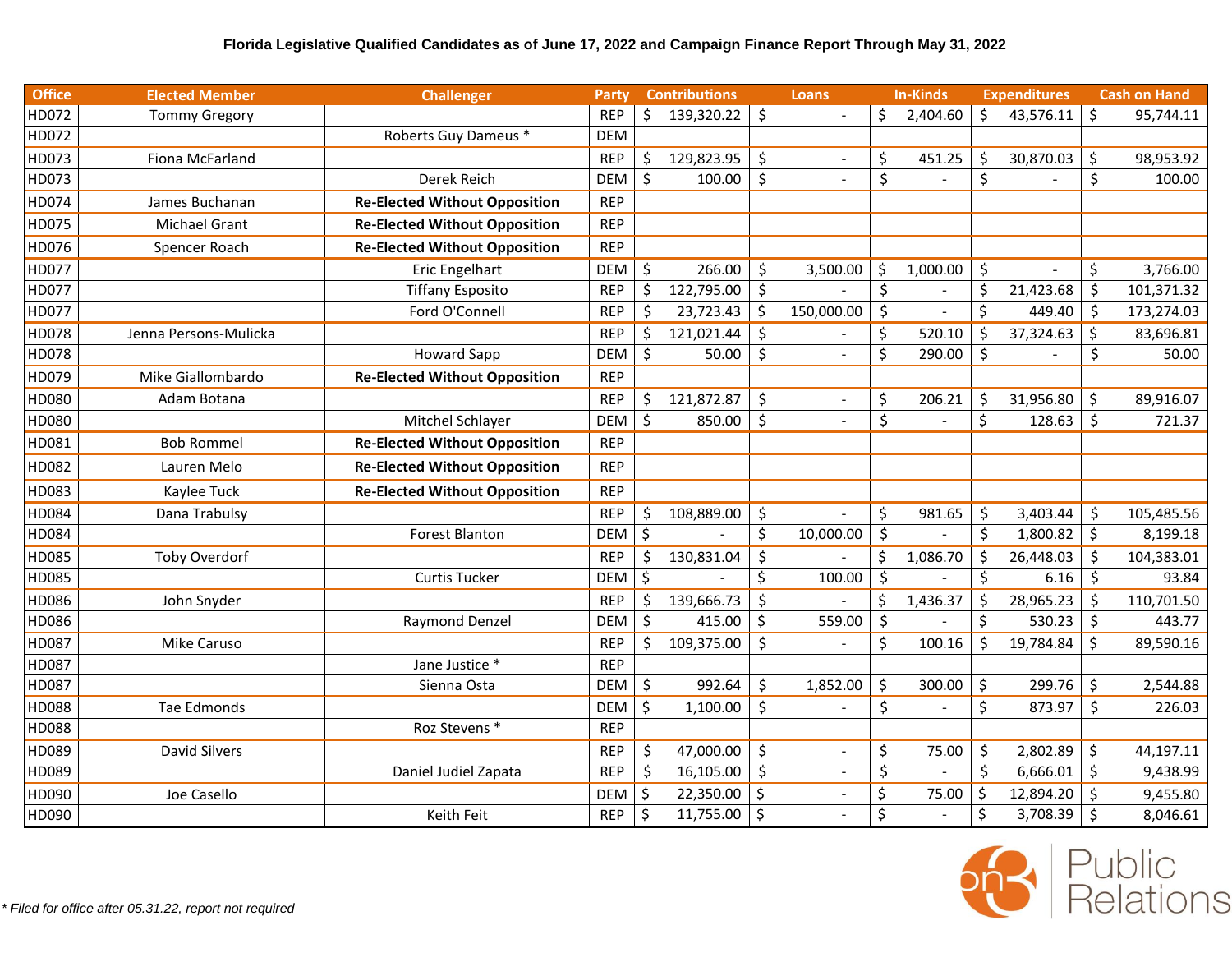| <b>Office</b> | <b>Elected Member</b> | <b>Challenger</b>                    | Party      |         | <b>Contributions</b> |                    | <b>Loans</b>             |                                | <b>In-Kinds</b> |         | <b>Expenditures</b> |         | <b>Cash on Hand</b> |
|---------------|-----------------------|--------------------------------------|------------|---------|----------------------|--------------------|--------------------------|--------------------------------|-----------------|---------|---------------------|---------|---------------------|
| HD091         |                       | Christina DuCasse                    | <b>REP</b> | \$      | 6,950.00             | $\vert$ \$         | 1,268.10                 | \$                             | 1,162.50        | \$      | 3,931.48            | \$      | 4,286.62            |
| HD091         |                       | Peggy Gossett-Seidman                | <b>REP</b> | \$      | 39,585.00            | \$ ا               | 200,000.00               | \$                             |                 | $\zeta$ | 19,540.32           | \$      | 220,044.68          |
| HD091         |                       | Andy Thomson                         | <b>DEM</b> | \$      | 140,339.00           | $\zeta$            | 30,000.00                | \$                             | $\blacksquare$  | \$      | 7,922.63            | Ś.      | 162,416.37          |
| HD092         | Kelly Skidmore        |                                      | <b>DEM</b> | \$      | 75,397.57            | $\zeta$            |                          | \$                             | 78.60           | \$      | 11,539.55           | \$      | 63,858.02           |
| HD092         |                       | Dorcas Hernandez                     | <b>REP</b> | $\zeta$ | 375.00               | $\zeta$            |                          | \$                             |                 | \$      | 135.00              | \$      | 240.00              |
| HD092         |                       | Hasan Zahangir                       | <b>DEM</b> | $\zeta$ | 28,316.40            | $\zeta$            | 400.00                   | $\zeta$                        | $\sim$          | \$      | 11,551.85           | $\zeta$ | 17,164.55           |
| HD093         |                       | Shelly Lariz Albright                | <b>DEM</b> | \$      | 19,743.00            | $\zeta$            | 20,000.00                | \$                             | $\blacksquare$  | Ś       | 1,924.10            | \$      | 37,818.90           |
| HD093         |                       | Saulis Banionis                      | <b>REP</b> | $\zeta$ | 4,045.00             | \$                 |                          | \$                             | $\blacksquare$  | \$      | 1,681.23            | \$      | 2,363.77            |
| HD093         |                       | Seth Densen                          | <b>DEM</b> | \$      | 6,575.50             | $\mathsf{\dot{S}}$ |                          | \$                             | $\blacksquare$  | \$      | 5,006.74            | \$      | 1,568.76            |
| HD093         |                       | Thomas "Tom" Valeo                   | <b>DEM</b> | \$      | 14,673.66            | $\zeta$            |                          | $\zeta$                        | $\blacksquare$  | \$      | 1,753.79            | $\zeta$ | 12,919.87           |
| HD093         |                       | Katherine Waldron                    | <b>DEM</b> | \$      | 43,549.91            | $\zeta$            | 62,000.00                | \$                             | 1,000.00        | \$      | 37,285.23           | \$      | 68,264.68           |
| HD094         | <b>Rick Roth</b>      |                                      | <b>REP</b> | $\zeta$ | 66,756.16            | $\mathsf{\dot{S}}$ |                          | \$                             | 4,978.37        | Ś       | 3,888.74            | $\zeta$ | 62,867.42           |
| HD094         |                       | Terence Davis *                      | <b>DEM</b> |         |                      |                    |                          |                                |                 |         |                     |         |                     |
| HD095         | Christine Hunschofsky | <b>Re-Elected Without Opposition</b> | <b>DEM</b> |         |                      |                    |                          |                                |                 |         |                     |         |                     |
| HD096         | Dan Daley             |                                      | <b>DEM</b> | \$      | 117,360.19           | \$                 |                          | \$                             | 75.00           | \$      | 90,669.43           | \$      | 26,690.76           |
| HD096         |                       | Jenna Hague                          | <b>REP</b> | \$      | 19,180.42            | $\zeta$            | 2,975.90                 | \$                             | 1,000.00        | $\zeta$ | 14,830.17           | \$      | 7,326.15            |
| HD097         |                       | Lisa Dunkley                         | <b>DEM</b> | \$      | 2,408.90             | \$                 |                          | \$                             | 650.00          | \$      | 21.90               | \$      | 2,387.00            |
| HD097         |                       | Saima Farooqui *                     | <b>DEM</b> |         |                      |                    |                          |                                |                 |         |                     |         |                     |
| HD097         |                       | Kelly N-L Scurry *                   | <b>DEM</b> |         |                      |                    |                          |                                |                 |         |                     |         |                     |
| HD098         |                       | Patricia Hawkins-Williams            | <b>DEM</b> | \$      | 28,175.45            | $\zeta$            | $\overline{\phantom{a}}$ | \$                             | $\omega$        | \$      | 300.00              | $\zeta$ | 27,875.45           |
| HD098         |                       | Carmen Jones                         | <b>DEM</b> | \$      | 1,000.00             | $\zeta$            |                          | $\boldsymbol{\dot{\varsigma}}$ |                 | Ś       |                     | \$      | 1,000.00            |
| HD099         | Daryl Campbell        |                                      | <b>DEM</b> | \$      | 13,844.57            | $\zeta$            | $\blacksquare$           | \$                             | 75.00           | \$      | 12,068.74           | \$      | 1,775.83            |
| HD099         |                       | Elijah Manley                        | <b>DEM</b> | $\zeta$ | 2,256.00             | $\zeta$            | $\overline{a}$           | Ś.                             | 1,250.00        | \$      | 862.34              | \$      | 1,393.66            |
| HD100         | Chip LaMarca          |                                      | <b>REP</b> | \$      | 210,197.74           | $\zeta$            |                          | \$                             | 12,713.18       | \$      | 10,854.37           | \$      | 199,343.37          |
| HD100         |                       | Linda Thompson Gonzalez              | <b>DEM</b> | \$      | 16,535.00            | $\zeta$            | 5,000.00                 | $\zeta$                        |                 | Ś       | 2,433.31            | $\zeta$ | 19,101.69           |
| HD101         |                       | <b>Hillary Cassel</b>                | DEM        |         | 217,160.00           | \$                 | 50,000.00                | \$                             | 2,000.00        | Ś       | 102,762.91          | Ś       | 164,397.09          |
| HD101         |                       | <b>Todd Delmay</b>                   | <b>DEM</b> | \$      | 118,127.03           | \$                 | 2,022.00                 | \$                             | 3,850.33        | Ś       | 49,588.58           | \$      | 70,560.45           |
| HD101         |                       | Clay Miller                          | <b>DEM</b> | \$      | 84,895.22            | \$                 | 5,000.00                 | \$                             | 2,524.00        | \$      | 7,047.38            | \$      | 82,847.84           |
| HD101         |                       | Guy Silla                            | <b>REP</b> | \$      |                      | \$                 |                          | \$                             |                 | \$      |                     | \$      |                     |
| HD102         | Michael Gottlieb      | <b>Re-Elected Without Opposition</b> | <b>DEM</b> |         |                      |                    |                          |                                |                 |         |                     |         |                     |
| HD103         | Robin Bartleman       |                                      | DEM        | \$      | 86,425.21            | \$                 | $\overline{a}$           | \$                             | 95.89           | \$      | 5,854.65            | \$      | 80,570.56           |
| HD103         |                       | George Navarini                      | <b>REP</b> | Ś.      | 11,625.19            | \$                 |                          | $\zeta$                        |                 | \$      | 8,448.38            | Ś.      | 3,176.81            |
| HD104         | Felicia Robinson      | <b>Re-Elected Without Opposition</b> | <b>DEM</b> |         |                      |                    |                          |                                |                 |         |                     |         |                     |

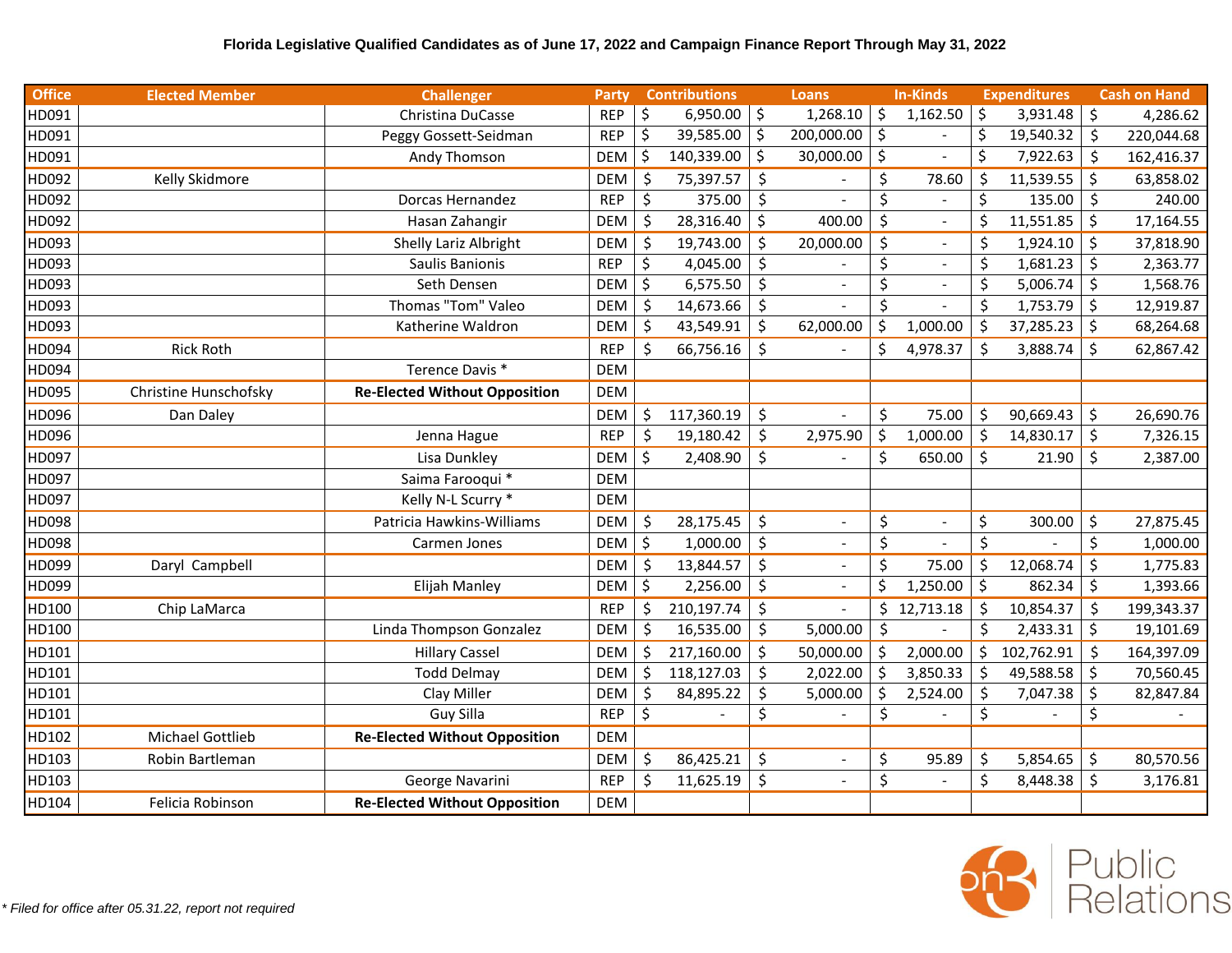| <b>Office</b> | <b>Elected Member</b>  | <b>Challenger</b>                    | <b>Party</b> |         | <b>Contributions</b> |                    | <b>Loans</b> |         | <b>In-Kinds</b>          |         | <b>Expenditures</b> |         | <b>Cash on Hand</b> |
|---------------|------------------------|--------------------------------------|--------------|---------|----------------------|--------------------|--------------|---------|--------------------------|---------|---------------------|---------|---------------------|
| HD105         | Marie Woodson          |                                      | <b>DEM</b>   | $\zeta$ | 48,996.94            | ∣\$                |              | \$      | 12.40                    | \$      | 7,726.70            | $\zeta$ | 41,270.24           |
| HD105         |                        | Dr. Imran Uddin Siddiqui *           | <b>DEM</b>   |         |                      |                    |              |         |                          |         |                     |         |                     |
| HD106         |                        | Fabian Basabe                        | <b>REP</b>   | \$      | 250,201.00           | $\zeta$            |              | \$      | 750.00                   | \$      | 3,711.56            | \$      | 246,489.44          |
| HD106         |                        | Jordan Leonard                       | <b>DEM</b>   | \$      | 170,205.00           | -\$                | 16,000.00    | \$      | 878.18                   | $\zeta$ | 11,593.85           | Ŝ.      | 174,611.15          |
| HD106         |                        | Gustavo Ortega                       | <b>DEM</b>   | \$      | 2,344.00             | $\zeta$            | 600.00       | $\zeta$ | $\overline{\phantom{a}}$ | \$      | 1,023.17            | \$      | 1,920.83            |
| HD106         |                        | Douglas John Ross *                  | <b>REP</b>   |         |                      |                    |              |         |                          |         |                     |         |                     |
| HD106         |                        | Lynn Su Sutjapojnukul                | <b>REP</b>   | \$      | 22,389.00            | \$                 | 35,682.89    | $\zeta$ | $\blacksquare$           | \$      | 13,835.72           | $\zeta$ | 44,236.17           |
| HD107         | Christopher Benjamin   |                                      | <b>DEM</b>   | \$      | 32,165.00            | -\$                |              | \$      | $\overline{a}$           | \$      | 8,200.00            | \$      | 23,965.00           |
| HD107         |                        | <b>Wancito Francius</b>              | <b>DEM</b>   | \$      | 13,942.38            | $\zeta$            | 17,500.00    | $\zeta$ | 700.00                   | \$      | 16,608.11           | \$      | 14,834.27           |
| HD107         |                        | Pierre Prime                         | <b>NPA</b>   | \$      |                      | \$                 |              | \$      |                          | \$      |                     | \$      |                     |
| HD108         | Dotie Joseph           |                                      | <b>DEM</b>   | \$      | 81,562.00            | $\zeta$            |              | $\zeta$ | 419.34                   | $\zeta$ | 19,053.91           | \$      | 62,508.09           |
| HD108         |                        | Michael Etienne                      | <b>DEM</b>   | \$      |                      | \$                 | 63,220.00    | \$      | 3,000.00                 | $\zeta$ | 60,636.50           | \$      | 2,583.50            |
| HD108         |                        | Roy Hardemon                         | <b>DEM</b>   | \$      | 1,500.00             | $\zeta$            |              | $\zeta$ |                          | $\zeta$ | 756.66              | $\zeta$ | 743.34              |
| HD108         |                        | Evan Shields                         | <b>DEM</b>   | $\zeta$ | 85,881.90            | $\zeta$            | 3,800.00     | \$      | 7,256.50                 | \$      | 50,350.94           | $\zeta$ | 39,330.96           |
| HD109         | James Bush III         |                                      | <b>DEM</b>   | $\zeta$ | 47,150.00            | \$                 |              | \$      |                          | \$      | 8,250.89            | $\zeta$ | 38,899.11           |
| HD109         |                        | <b>Ashley Gantt</b>                  | <b>DEM</b>   | Ś       | 53,561.27            | $\zeta$            |              | \$      |                          | \$      | 14,685.06           | \$      | 38,876.21           |
| HD110         | Tom Fabricio           | <b>Re-Elected Without Opposition</b> | <b>REP</b>   |         |                      |                    |              |         |                          |         |                     |         |                     |
| HD111         | David Borrero          | <b>Re-Elected Without Opposition</b> | <b>REP</b>   |         |                      |                    |              |         |                          |         |                     |         |                     |
| HD112         | Alex Rizo              | <b>Re-Elected Without Opposition</b> | <b>REP</b>   |         |                      |                    |              |         |                          |         |                     |         |                     |
| HD113         |                        | Andres Althabe                       | DEM          | \$      | 61,745.00            | -\$                | 10,000.00    | \$      | 1,000.00                 | $\zeta$ | 29,865.23           | $\zeta$ | 41,879.77           |
| HD113         |                        | Alessandro D'Amico                   | <b>DEM</b>   | \$      | 105,632.60           | -\$                |              | \$      | 2,356.13                 | \$      | 31,442.59           | \$      | 74,190.01           |
| HD113         |                        | Vicki Lopez                          | <b>REP</b>   | \$      | 80,150.00            | -\$                | 50,000.00    | $\zeta$ |                          | \$      | 10,489.00           | $\zeta$ | 119,661.00          |
| HD113         |                        | Alberto Perosch                      | <b>REP</b>   | \$      | 13,945.00            | $\zeta$            | 150,000.00   | \$      |                          | \$      | 27,028.64           | \$      | 136,916.36          |
| HD114         | Demi Busatta Cabrera   |                                      | <b>REP</b>   | \$      | 161,864.00           | -\$                |              | \$      | 12,352.73                | \$      | 21,470.29           | \$      | 140,393.71          |
| HD114         |                        | Adam Benna                           | <b>DEM</b>   | \$      | 51,815.00            | \$                 | 1,000.00     | \$      | 8,217.53                 | \$      | 13,619.68           | \$      | 39,195.32           |
| HD115         |                        | Christie Cantin Davis *              | <b>DEM</b>   |         |                      |                    |              |         |                          |         |                     |         |                     |
| HD115         |                        | Alina Garcia                         | <b>REP</b>   | \$      | 361,902.65           | \$                 | 1,000.00     | \$      | 1,730.95                 | Ś       | 21,695.91           | \$      | 341,206.74          |
| HD116         | Daniel A. Perez        | <b>Re-Elected Without Opposition</b> | <b>REP</b>   |         |                      |                    |              |         |                          |         |                     |         |                     |
| HD117         | <b>Kevin Chambliss</b> | <b>Re-Elected Without Opposition</b> | <b>DEM</b>   |         |                      |                    |              |         |                          |         |                     |         |                     |
| HD118         | Juan Fernandez-Barquin |                                      | <b>REP</b>   | \$      | 176,410.00           | \$                 |              | \$      | 6,587.72                 | $\zeta$ | 55,849.24           | \$      | 120,560.76          |
| HD118         |                        | Johnny Gonzulo Farias                | <b>DEM</b>   | \$      | 32,929.00            | $\mathsf{\dot{S}}$ | 50,000.00    | \$      | 6,006.00                 | \$      | 19,420.72           | $\zeta$ | 63,508.28           |
| HD118         |                        | Francisco Rodriguez *                | <b>REP</b>   |         |                      |                    |              |         |                          |         |                     |         |                     |
| HD118         |                        | Daniel Sotelo                        | <b>REP</b>   | \$      | 116,006.22           | $\zeta$            | 50,000.00    | \$      | $\sim$                   | \$      | 44,670.51           | \$      | 121,335.71          |
| HD119         |                        | <b>Ashley Alvarez</b>                | <b>REP</b>   | $\zeta$ | 3,400.00             | -\$                |              | \$      |                          | \$      | 122.60              | $\zeta$ | 3,277.40            |